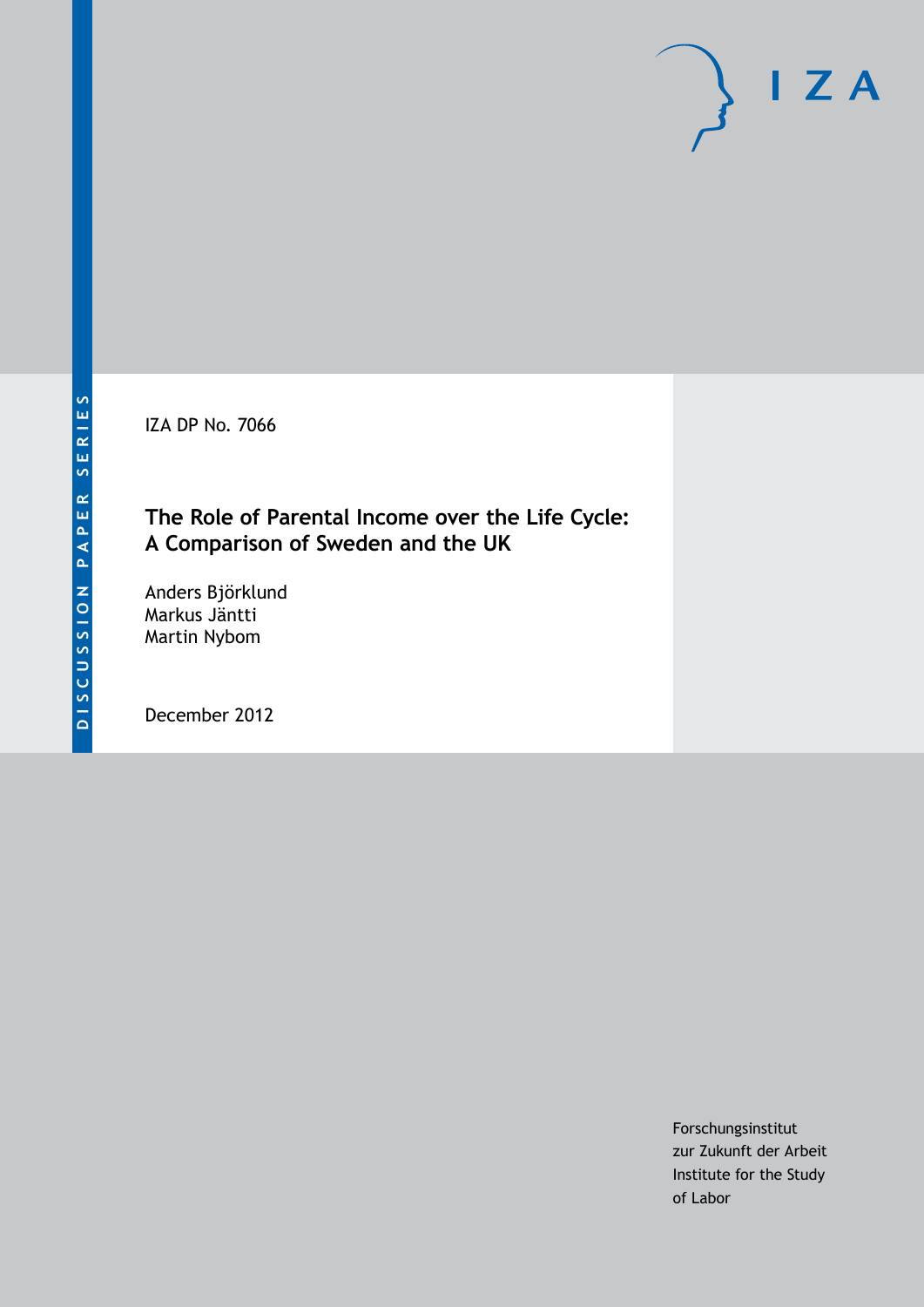# **The Role of Parental Income over the Life Cycle: A Comparison of Sweden and the UK**

# **Anders Björklund**

*SOFI, Stockholm University and IZA*

## **Markus Jäntti**

*SOFI, Stockholm University*

#### **Martin Nybom**

*SOFI, Stockholm University*

Discussion Paper No. 7066 December 2012

IZA

P.O. Box 7240 53072 Bonn Germany

Phone: +49-228-3894-0 Fax: +49-228-3894-180 E-mail: [iza@iza.org](mailto:iza@iza.org)

Any opinions expressed here are those of the author(s) and not those of IZA. Research published in this series may include views on policy, but the institute itself takes no institutional policy positions. The IZA research network is committed to the IZA Guiding Principles of Research Integrity.

The Institute for the Study of Labor (IZA) in Bonn is a local and virtual international research center and a place of communication between science, politics and business. IZA is an independent nonprofit organization supported by Deutsche Post Foundation. The center is associated with the University of Bonn and offers a stimulating research environment through its international network, workshops and conferences, data service, project support, research visits and doctoral program. IZA engages in (i) original and internationally competitive research in all fields of labor economics, (ii) development of policy concepts, and (iii) dissemination of research results and concepts to the interested public.

<span id="page-1-0"></span>IZA Discussion Papers often represent preliminary work and are circulated to encourage discussion. Citation of such a paper should account for its provisional character. A revised version may be available directly from the author.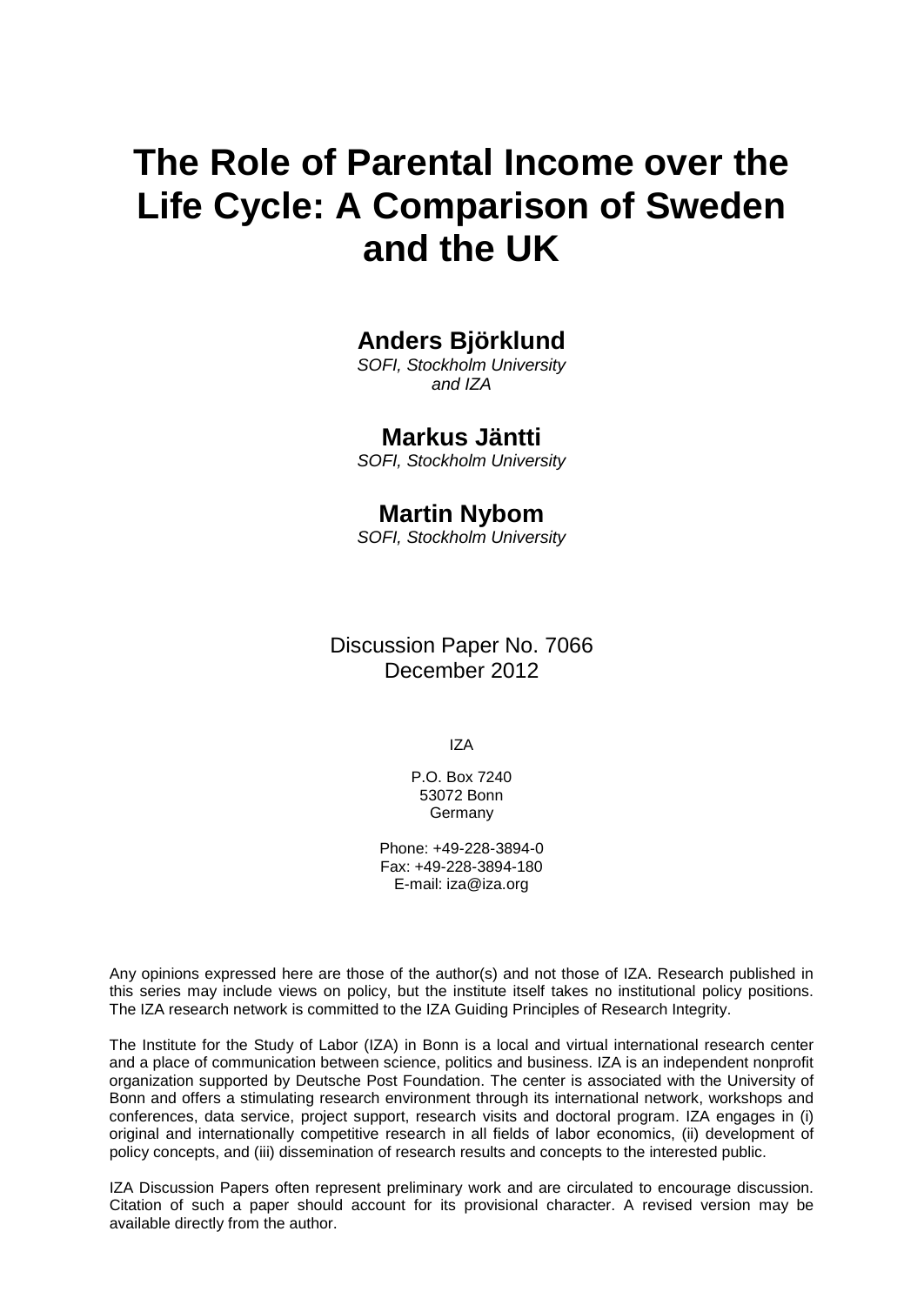IZA Discussion Paper No. 7066 December 2012

# **ABSTRACT**

# **The Role of Parental Income over the Life Cycle: A Comparison of Sweden and the UK[\\*](#page-1-0)**

Research on intergenerational income mobility has shown stronger persistence between parental and offspring's income in the UK than in Sweden. We use similar data sets for the two countries to explore whether these cross-national differences show up already early in offspring's life in outcomes such as birth weight, grades at the end of compulsory school at age 16, height during adolescence, and final educational attainment. We do indeed find significant country differences in the association between parental income and these outcomes, and the associations are stronger in the UK than in Sweden. Therefore, we continue to investigate whether these differentials are large enough to account for a substantial part of the difference in intergenerational persistence estimates. We then conclude that the country differences in the intergenerational associations in birth weight and height are too weak to account for hardly any fraction of the UK-Sweden difference in intergenerational income mobility. For the more traditional human-capital variables grades and final education, however, our results suggest that the country differences can account for a substantial part of the difference in income persistence.

JEL Classification: J24

Keywords: intergenerational mobility, birth weight, height, human capital

Corresponding author:

Anders Björklund Swedish Institute for Social Social Research (SOFI) Stockholm University SE-10691 Stockholm Sweden E-mail: [anders.bjorklund@sofi.su.se](mailto:anders.bjorklund@sofi.su.se)

We thank Jo Blanden, Peter Fredriksson, Libertad Gonzalez, Magne Mogstad and seminar and workshop participants at, CHESS and SOFI (Stockholm University), DIW and Free University (Berlin), IFAU (Uppsala), Oslo University, Universitat Autònoma de Barcelona, University of Chicago, University of Mannheim for useful comments. Financial support from Swedish Council of Social and Working Life Research (FAS) is gratefully acknowledged.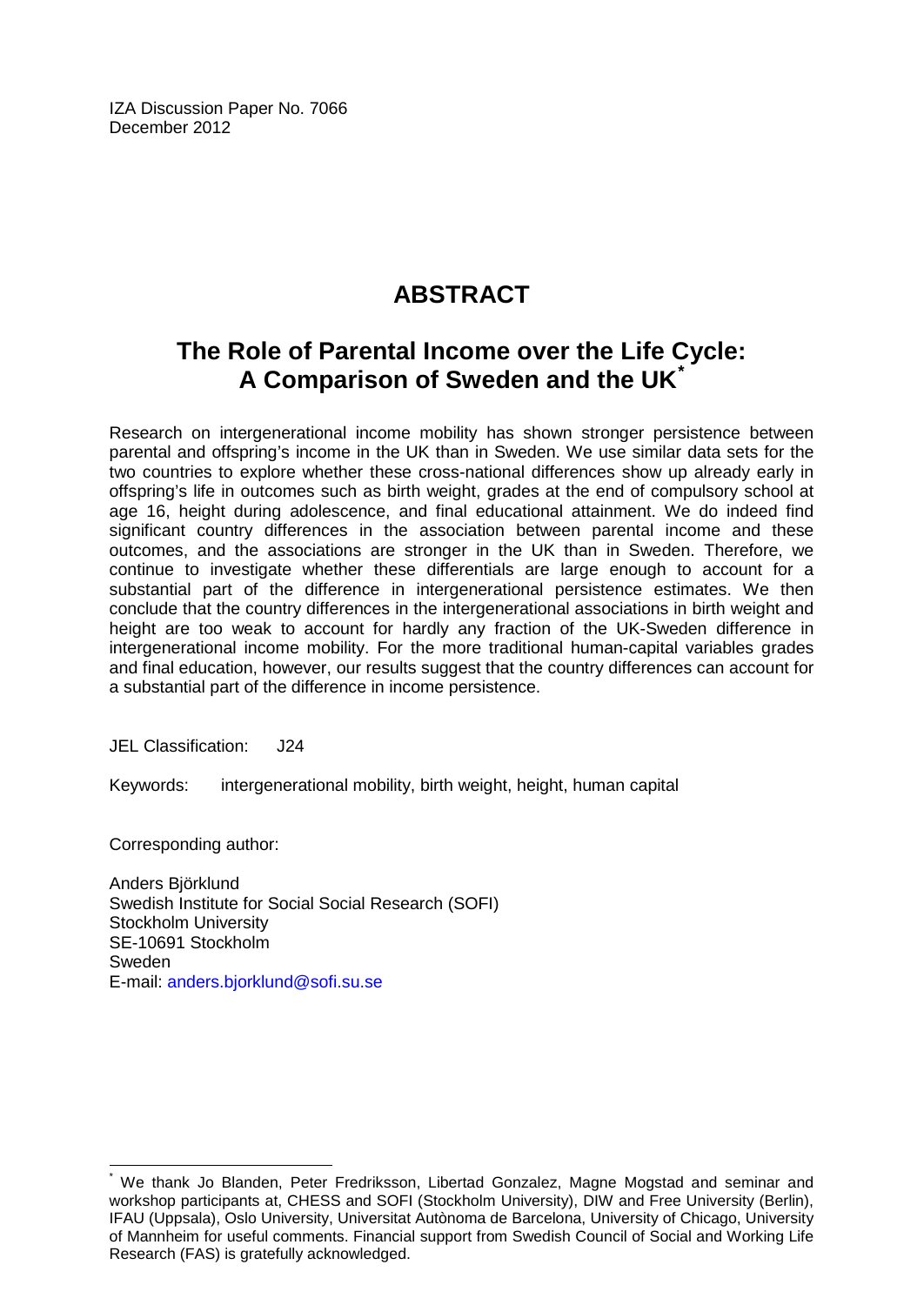# **Introduction**

The literature on intergenerational earnings and income mobility (or its inverse transmission), which has developed since the early 1990s, has revealed some striking cross-national differences.<sup>1</sup> The United States has, to the surprise of many observers, come out as the country with the strongest intergenerational transmission among developed countries, whereas the Nordic countries have come out as high-mobility countries. The estimates for the United Kingdom are more mixed, but generally reveal lower mobility than in the Nordic countries.

What are the underlying mechanisms behind these differences? Are they related to policy? And if policies matter, what are the most important ones? No doubt, it is a great challenge for research to find out what mechanisms account for these cross-country differences. The most popular theoretical framework in the economics literature – the so-called Becker-Tomes model (1979, 1986) – suggests that a number of quite different mechanisms can account for country differences. Solon's (2004) parameterization of this model points at four broad factors, namely (i) "mechanical" (for example, genetic) transmission of income-generating traits, (ii) the efficacy of investment in children's human capital, (iii) the earnings return to human capital, and (iv) the progressivity of public investment in children's human capital.

The Becker-Tomes model focuses on parental investment in the health and skills of their children. The model also takes into account how these investments interact with public-policy investments in the form of education and health-care systems. Our reading of the literature is that most scholars, who try to understand intergenerational income and earnings correlations, have a child-development focus of the type highlighted by the Becker-Tomes model. Studies focusing on the labor market as the scene that generates intergenerational correlations are less frequent.<sup>2</sup> Yet, one of the factors that follow from the model is the earnings return to human capital – (iii) above – and we know that such returns vary widely across countries' labor markets.

Our contribution is to account for cross-national differences in intergenerational income correlations by examining the importance of family income in different phases of the offspring's life. We compare Sweden, a high-mobility

<sup>&</sup>lt;sup>1</sup>See Solon (2002), Corak (2006), Jäntti et al. (2006), Björklund and Jäntti (2009), and Blanden (2013) for alternative cross-national surveys of intergenerational income and earnings estimates.

<sup>&</sup>lt;sup>2</sup>An interesting exception with focus on labor-market mechanisms is Corak and Piraino (2011), who examine intergenerational transmission of employers.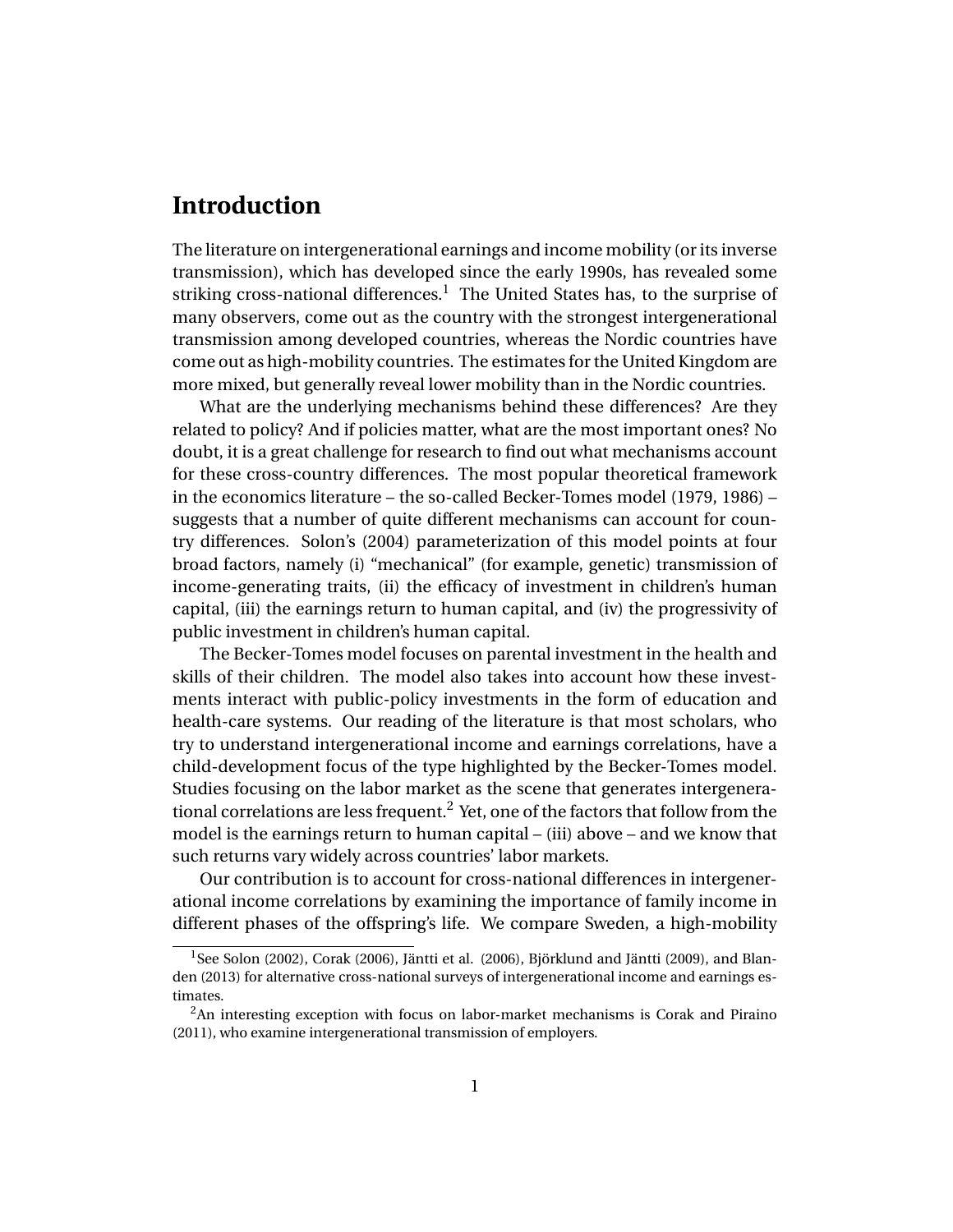country, with the United Kingdom, a country with relatively low mobility, to study at what stage during the life cycle that the country differences emerge. Do they show up already early in life so that parental income matters more for early childhood characteristics such as health and school performance in the UK compared to Sweden? Or do the country differences not appear until the offspring generation has reached the labor market?

We use the British Cohort Study (BCS) of children born in 1970 and Swedish register data to explore the role of parental income for (1) birth weight, (2) height at late teen ages, (3) grades at the end of compulsory school at age 16, (4) final educational attainment and (5) long-run earnings during adulthood. We start with (5), that is, we start by presenting comparable estimates of intergenerational income transmission for the two countries. Our estimates show that comparable intergenerational income elasticities and correlations are significantly higher in the UK than in Sweden; for sons the elasticities are 0.271 vs. 0.199 and the correlations are 0.227 vs. 0.119; for daughters the difference in elasticities is slightly higher but the difference in correlations slightly lower. These results are in conformity with those reported in the previous literature.<sup>3</sup>

Then we continue to explore whether these differentials show up already early in the life cycle in outcomes (1)-(4) mentioned above. We find that there are indeed significant country differences already early in the life cycle, and the associations are stronger in the UK than in Sweden. We then ask whether these differences are large enough to account for the differences in intergenerational income persistence that motivated our study. For this purpose, we perform a decomposition analysis of the intergenerational income elasticity that gives the covariance between parental income and the child outcomes as well as the earnings returns to the child outcome a role. We experiment with this decomposition and let the UK get the Swedish covariance (and vice versa) and the UK get the Swedish returns (and vice versa). This exercise – although mechanical in some respects – suggests that the country differences in birth-weight and height associations are not strong enough to account for hardly any fraction of the UK-Sweden difference in intergenerational income mobility. For grades and final education, on the other hand, we find that country differences in intergenerational associations can account for a substantial part of the difference

 $3$ See, e.g., Blanden et al. (2004) for the UK. As we explain below, we use income and earnings definitions to suit the UK data and as a consequence the Swedish estimates are not comparable to previous ones. In a companion paper, we compare the gradients in child outcomes with respect to parental education in Sweden and the UK using the same data sources (Björklund et al., 2012).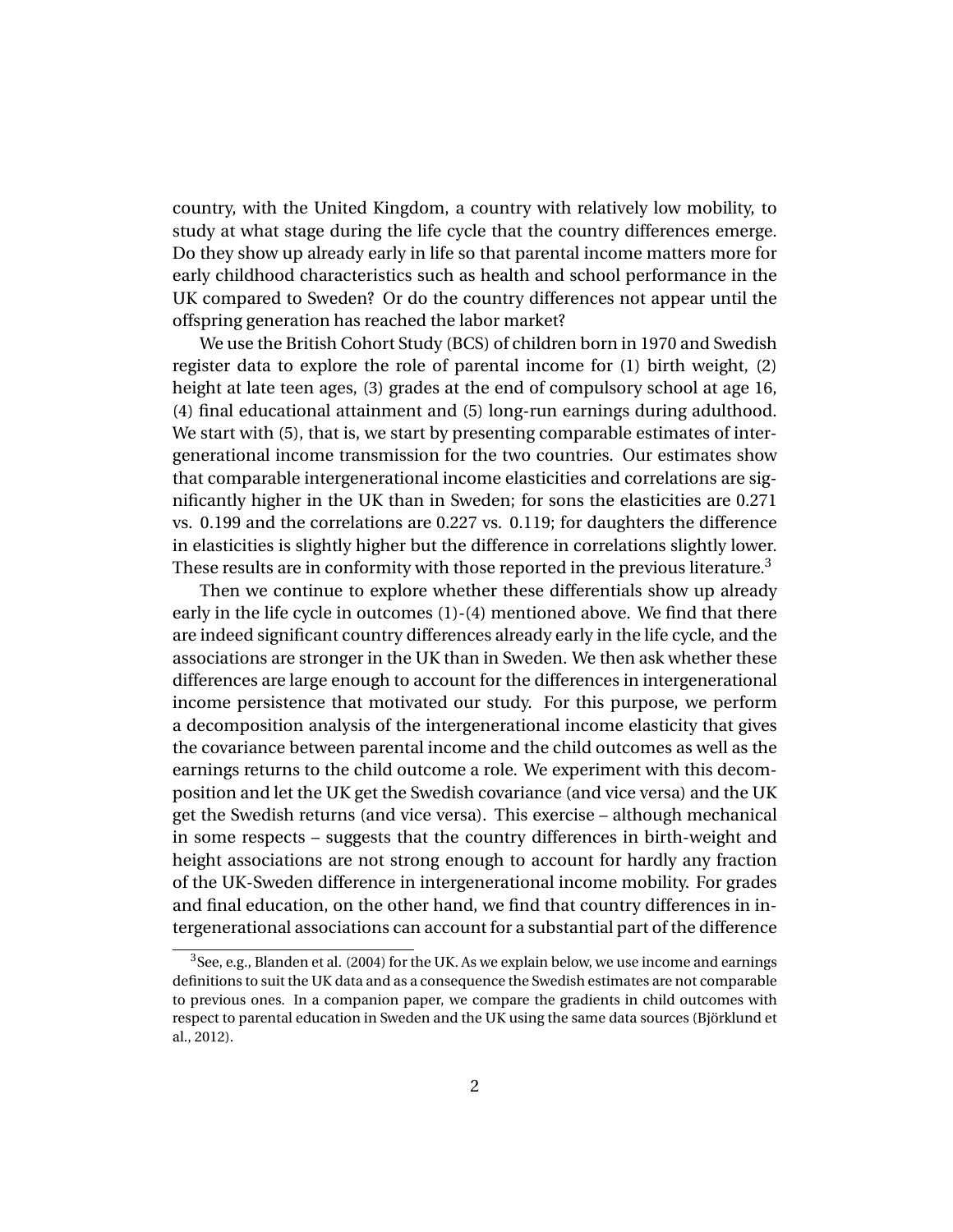in income mobility.

The paper proceeds as follows. Section 1 offers a short literature background. We explain our data in Section 2. Section 3 reports our estimates of intergenerational associations. In Section 4, we perform our decomposition analyses to investigate the importance of the various outcomes. We report some robustness checks in Section 5 and conclude in Section 6.

# **1 Literature Background**

#### **Birth Weight**

A large recent literature, efficiently surveyed by Currie (2009), has shown that birth weight in general and low birth weight in particular are related to parental socio-economic status. There are several reasons to expect such an association. The quality of the nutritional intake during pregnancy is one obvious candidate explanation. Parents in higher socioeconomic groups may also be better informed about health-related hazards that impact on the growth of the fetus. Such mechanisms have come to be known as the "fetal origin hypothesis", associated with the British epidemiologist David J. P. Barker. In addition, one can expect that biological mechanisms (genetic inheritance) cause a relationship between parental socio-economic status and birth weight. The country's health care system might very well have an impact on how strong these mechanisms are. A more compensatory system for care of pregnant mothers may attenuate both the nature and nurture of these relationships.

Birth weight, in turn, has been shown to predict several later and adult outcomes. The literature surveyed by Currie is full of examples showing that birth weight predicts outcomes related to health, including mortality, but also cognitive and noncognitive skills and thus also labor market performance. These relationships may show up because of the specific health problems that are related to low birth weight. However, it is also possible that low birth weight have direct effects on the acquisition of skills. Parents' reactions to the problems related to the underlying health problems are also likely to affect the impact of early health problems on subsequent acquisition of skills. The same applies to the health-care and school systems in the country.

Much of the recent literature focuses on the issue whether the associations between parental resources and birth weight and between birth weight and adult outcomes are causal or not. For our purposes it is not a major concern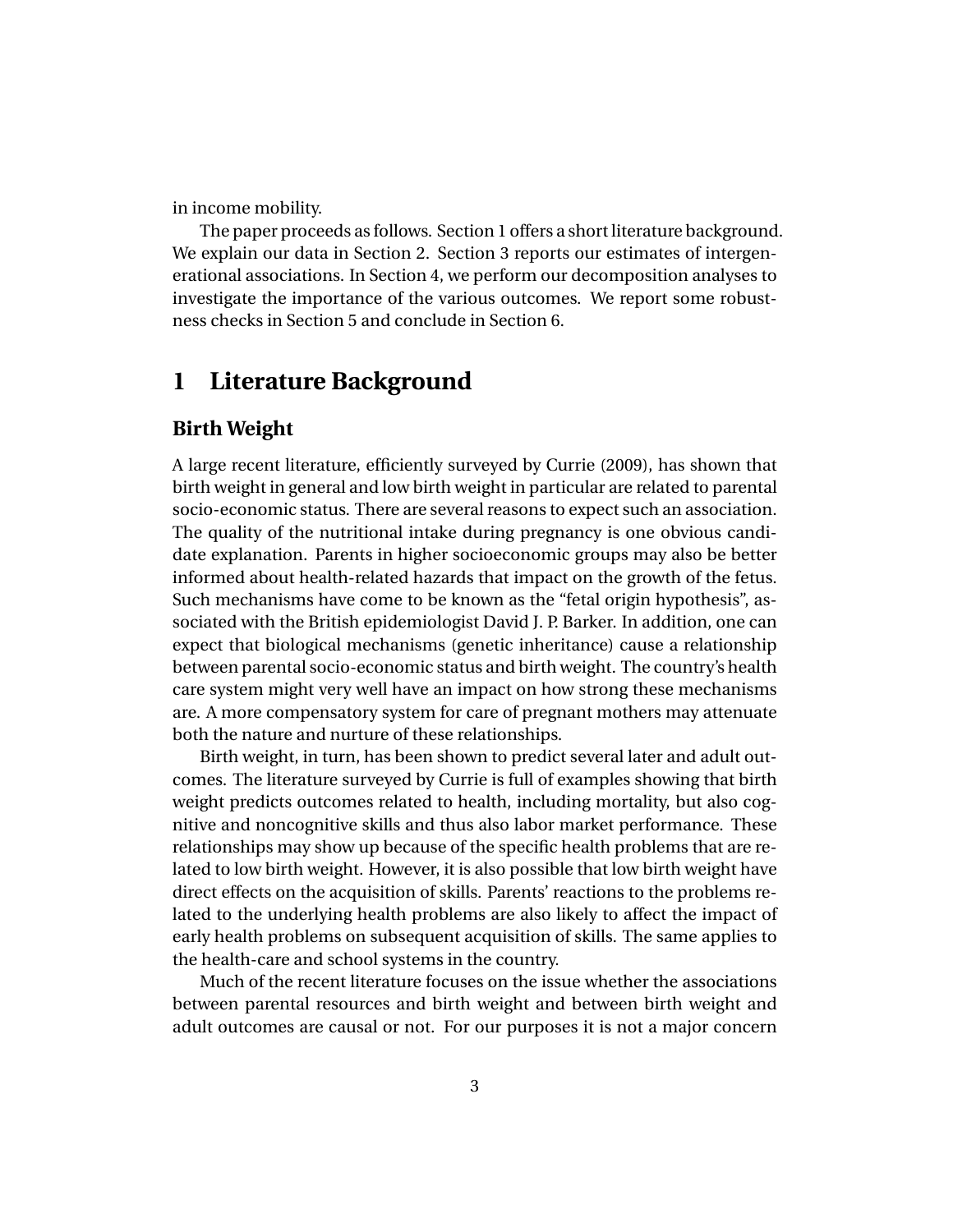whether the associations are causal or not. We treat this variable as an indicator of several traits that are related to parental income and own performance later in life. Our research question is cross-national: we ask whether parental income is more strongly related to this set of traits in one country than in another, and whether this set of traits is a stronger predictor of adult outcomes in one country than in another.

#### **Height in Adolescence**

As explained below, we have access to data on height measured at ages 16, 26 and 29 for the UK, and at age 18 for Sweden. Obviously, these height measures reflect the cumulative growth up to these ages. This means that the combined genetic and environmental factors that contribute to birth weight also affect our height measures. Indeed, Black et al. (2007) find not only strong associations between birth weight and height during adolescence, but also suggestive evidence of causal effects. But, in addition, our height measures are also sensitive to a number of environmental conditions experienced during childhood. In their thorough survey of height determinants, Case and Paxson (2008) emphasize that the period from birth to age 3 is considered as the postnatal period that is most critical to height. Nutritional needs are greatest at this point in life as is sensitivity to infections of different types. Such factors are, of course, likely to be related to family background and in ways that might differ across countries.

Case and Paxson also emphasize that conditions during childhood affect the timing of children's growth. The timing of the typical pubertal growth spurt has been found to be sensitive to the child's health conditions and therefore also to parental background. Case and Paxson demonstrate that the growth spurt comes earlier for children of high socio-economic background. Thus, at some stages during adolescence, the pubertal growth spurt tends to magnify height differences between economic classes. Observing height at different ages in adolescence across countries could therefore give misleading estimates of country differences. In our analysis below, we avoid this problem by not only comparing height at age 16 for the UK and age 18 for Sweden – the first ages at which we have data – but also complementing this analysis with results for height at ages 26 and 29 for the UK.

The bivariate correlation between height and labor market earnings is quite strong. Using US PSID data, Case and Paxson report that the observed difference of 4 inches in men's heights at the 25th and the 75th percentiles is asso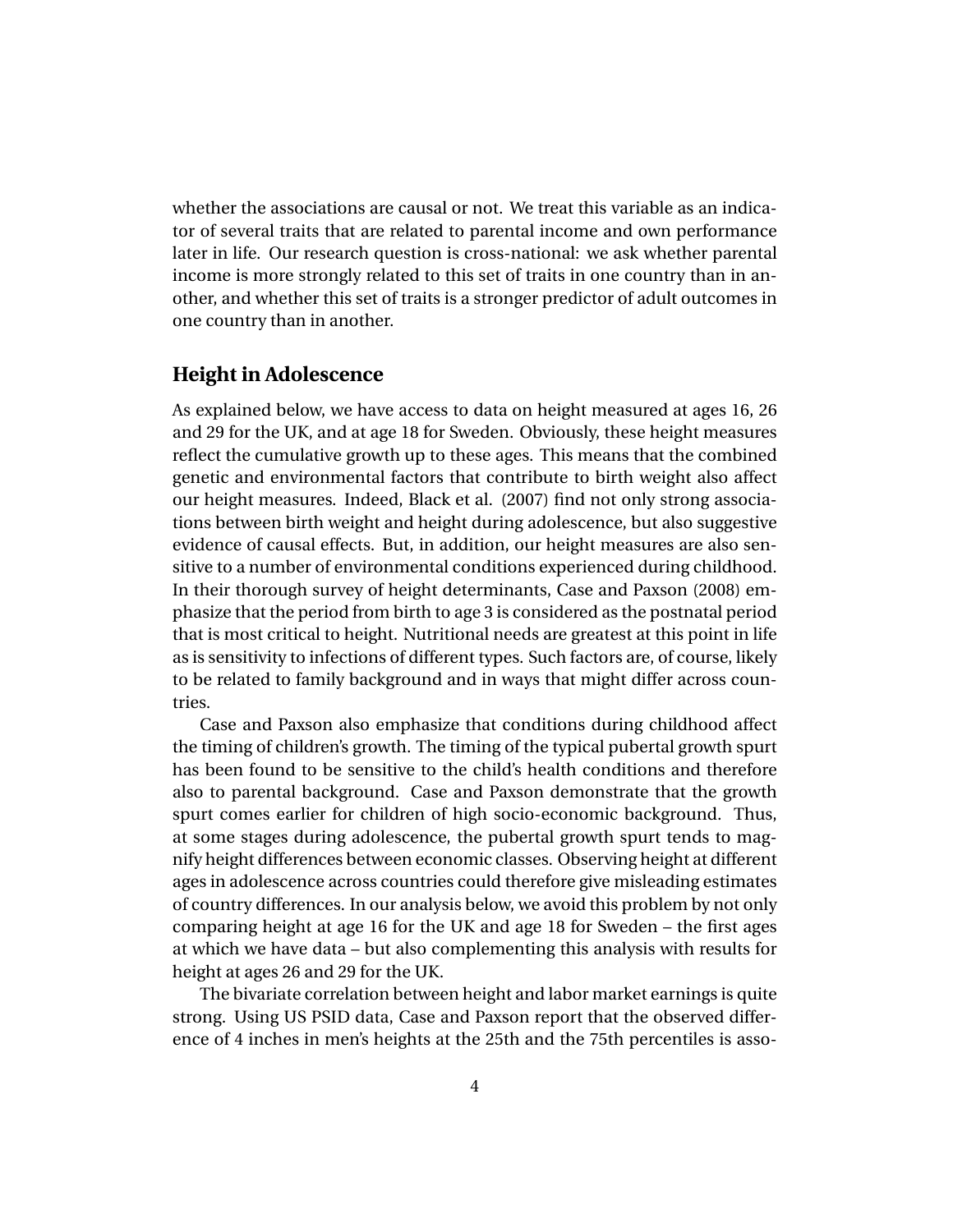ciated with an expected earnings differential of 9.2 percent. Furthermore, this association is observed throughout the whole height distribution. Lundborg et al. (2009), using the same Swedish data source as we do in this study, find only somewhat weaker bivariate associations.

Case and Paxson and Lundborg et al. also explore the mechanisms behind this bivariate height-earnings association. Indeed, the candidate mechanisms are several and include self-esteem, social dominance and discrimination. It might also be that height captures omitted variables such as cognitive and noncognitive skills and strength. Case and Paxson find, using US and UK data, that most of the height-earnings association is eliminated when cognitive skills are controlled for, whereas Lundborg et al. find that physical strength is a more important underlying factor. Just as for birth weight, it is not crucial for our purposes whether height is important per se, or if it is an indicator of several underlying productivity traits.

#### **School Grades**

Our next mediating variable is grades at age 16 at the end of compulsory school. This variable has a straightforward motivation for our purposes: grades are strongly associated with parental resources and early predictors of adult outcomes. The grades at the end of compulsory school are particularly important since they determine access to both study fields and schools at the uppersecondary level. A common result from research about the predictive performance of such grades is that they not only capture cognitive skills as measured by typical test scores, but also noncognitive skills such as motivation and persistence (see, e.g., Borghans et al., 2011 for recent research).

#### **Final Education**

As compulsory school grades, final education is a key variable when trying to understand intergenerational income correlations. Parental and public investment in the human capital of children is a central transmission mechanism in the theoretical work of Becker and Tomes (1979, 1986). From the perspective of intergenerational mobility, it is also important to stress that final education captures both performance in school, as also measured by our grade variable, and the set of choices of further education made after compulsory school. A large literature in sociology (see, e.g., Erikson et al., 2005) has shown that family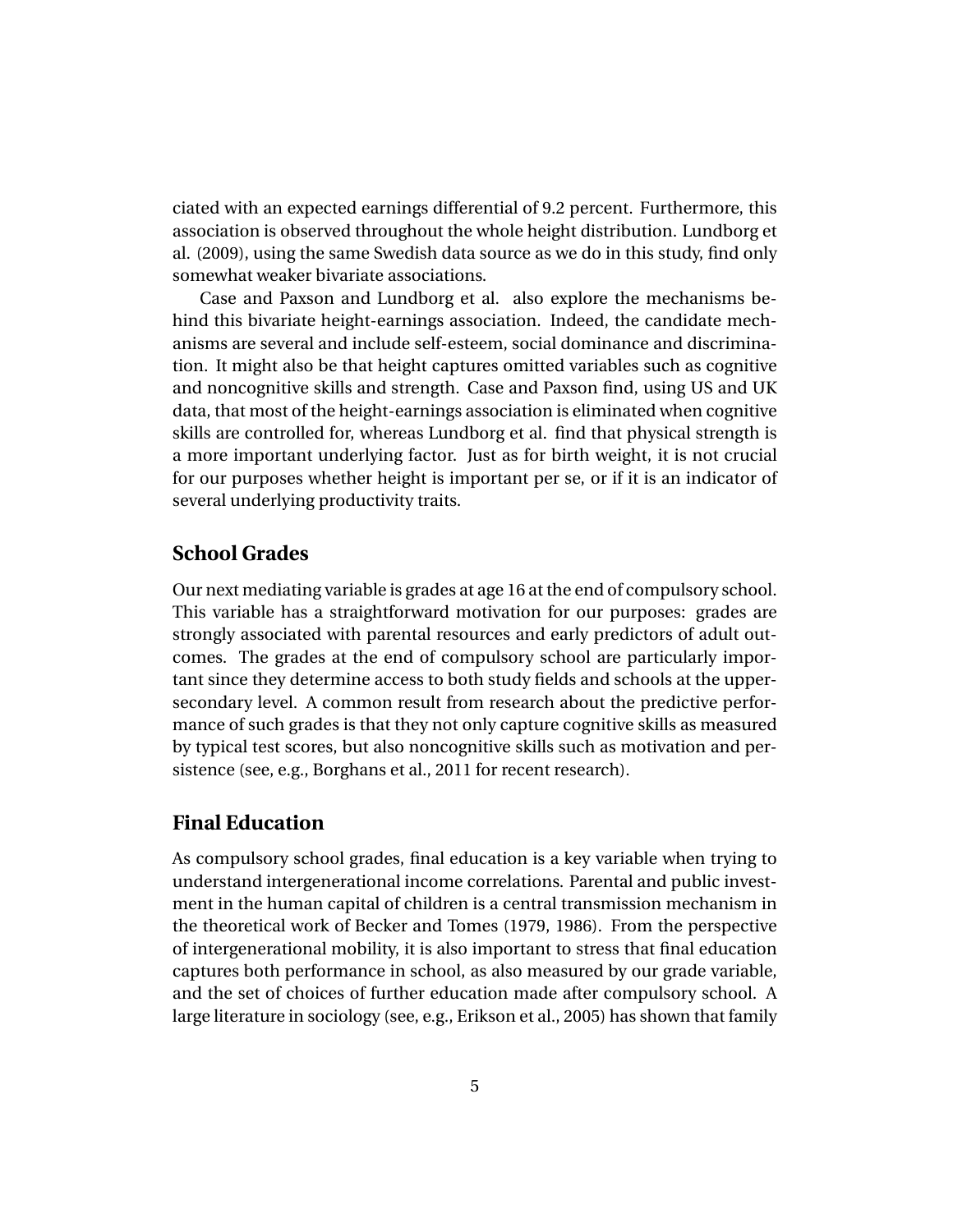background has a strong influence on both school performance (primary social origin effects) and school choices (secondary social origin effects).

## **2 Data, Sample Restrictions and Variable Definitions**

#### **Sources and Sample Restrictions**

The British Cohort Study (BCS) is a survey of all children born in England, Scotland and Wales in one particular week in April 1970. The BCS is a very rich data set with surveys performed right after birth and at ages 5, 10, 16, 26, 30, and 34. The first sweep covered the births and families of about 17200 children. In the two last sweeps the number of observations fell to 11200 (in 2000) and 9600 (in 2004). With each sweep, the scope of enquiry has broadened from a strictly medical focus at birth to encompass physical and educational development during the child's growth, and later on economic and labor market outcomes as adults.

For Sweden we have access to register data from various sources, which have been merged by Statistics Sweden using unique personal identifiers. For intergenerational research purposes, this is a very flexible data source. In this study, we use the available information for Sweden to "mimic" the UK data set as closely as possible. Our main sample for Sweden consists of all who were born in the country in 1973. We restrict our analysis to this cohort since it is the first one for which birth-weight data are accessible. In short, a number of data sets are merged together in order to obtain our variables of interest: the Swedish census in 1985 is used to identify each child's rearing parents in the fall of this year; birth-weight data are obtained from the National Board of Health and Welfare (in Swedish, *Socialstyrelsen*); height data are obtained from the compulsory military enlistments tests administered by The Swedish National Service Administration (*Pliktverket*); and separate registers at Statistics Sweden provide data on compulsory school grades at age 16 (*Årskurs-9 registret*), final education of both parents and offspring (the Education Register, or *Utbildningsregistret*), and income and earnings based on tax declarations for both parents and offspring.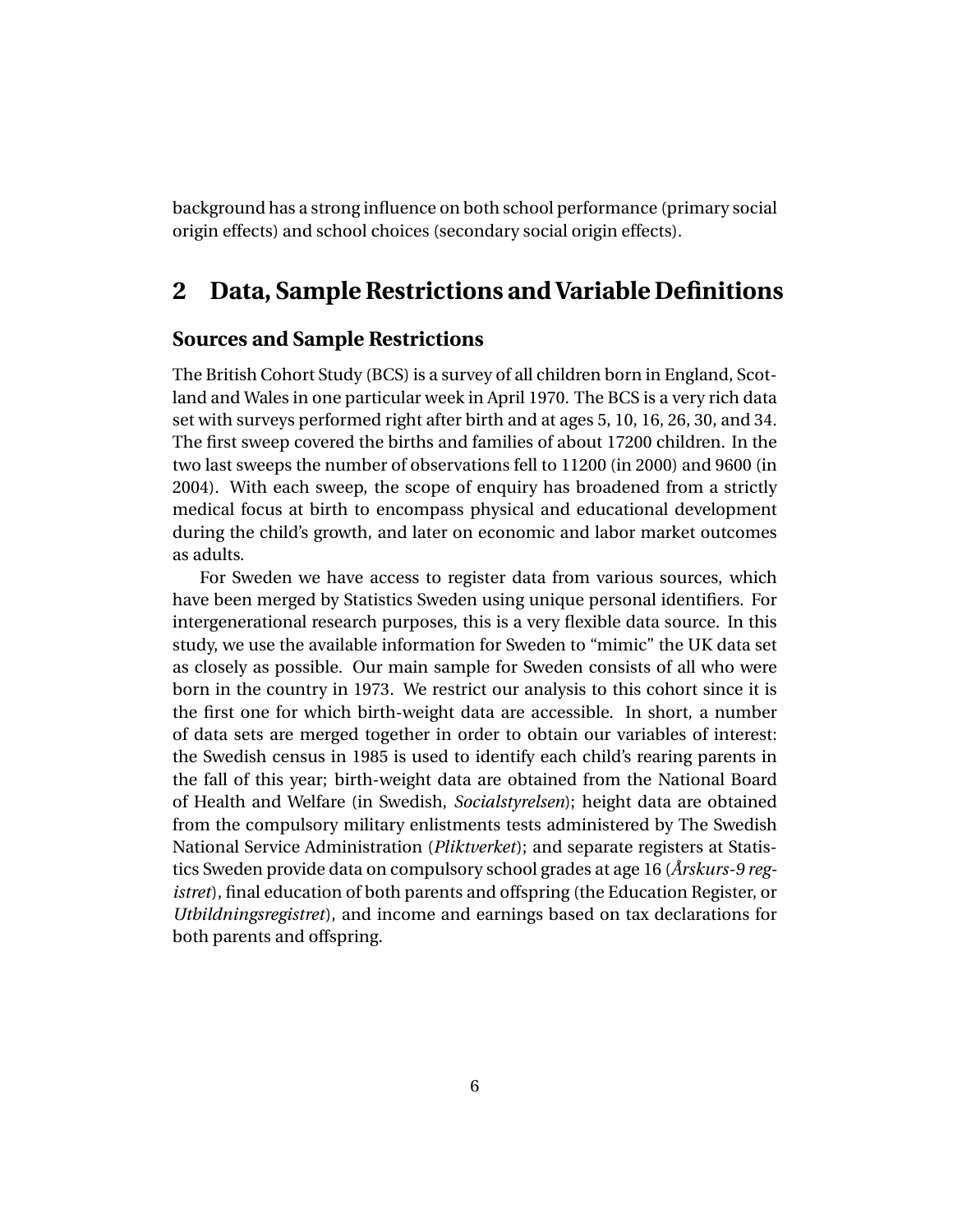#### **Variables**

**Parental income.** In the BCS data set, parental income is defined as "all earned and unearned income of both father and mother" in 1980 and 1986. Moreover, it refers to the income of present parents (i.e., not necessarily biological parents) and is measured before taxes. To mimic this variable with the Swedish data, we use a measure of total income that includes income before taxes from all sources except means-tested benefits and universal child benefits (*sammanräknad inkomst*). We use data from the years 1983 and 1989 for Sweden since we want to measure parental income at identical ages of the child. In order to take into account only the income of present parents, we define parental income for those adults who lived in the same household as the child according to the census in 1985.<sup>4</sup>

An important difference between the parental income data in the two countries is that the UK data are available only as discrete intervals of the income distribution. Thus, we are restricted to use the center of each of the respective intervals as the measure of parental income. Moreover, the top interval is not bounded from above and consequently there is no center for this interval. We therefore obtain a proxy for those in the top interval by calculating the median gross family income in this top interval according to the Luxemburg Income Study (LIS). To ensure comparability, we use the Swedish data on parental income in the same way, i.e., by dividing the data into corresponding intervals and using the center values. For the unbounded highest interval, we apply the actual median. These income measures are used in our main analyses, but we also conduct a sensitivity analysis with the Swedish data by comparing the main results based on intervals with results from using the actual data.

**Offspring earnings.** The BCS includes data on offspring labor earnings for ages 30 and 34. From the Swedish tax register we extract information on labor earnings (*arbetsinkomst*) for the same ages. We use the log of the average of these two annual earnings observations as our measure of long-run earnings.

For the UK, both income and earnings information refers to weekly data at the time of the interview, whereas Swedish data sets offer annual measures of

<sup>&</sup>lt;sup>4</sup>This choice creates a slight discrepancy from the UK data, which defines present parents at each ages 10 and 16 of the child. We could have identified parents in both the 1980 and 1990 censuses but in that case the children would have been 17 years old in the latter year and some might have moved out of their parents' home. We could also have used the 1980 census but then the child would have been quite young compared to UK.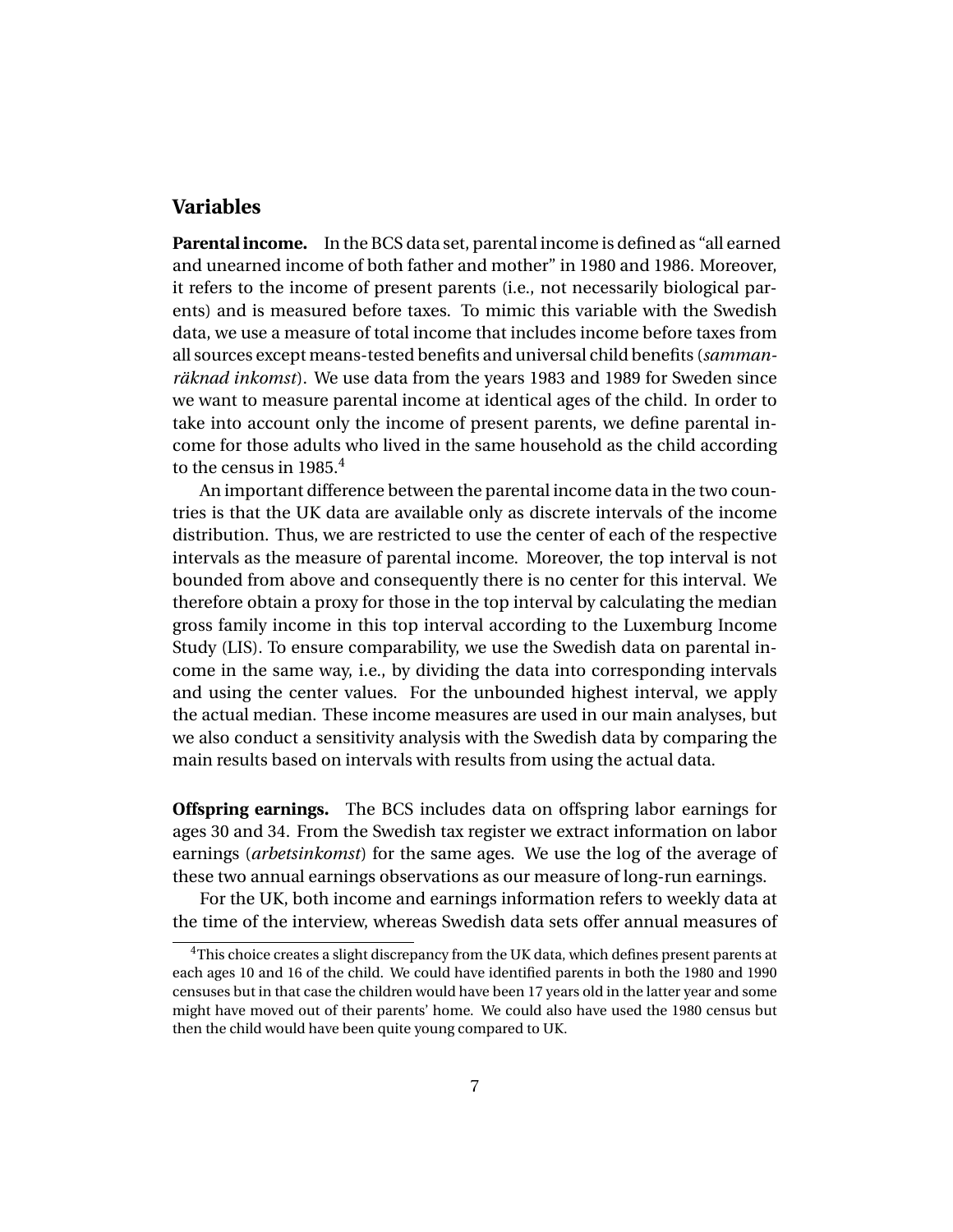income and earnings. We divide the Swedish numbers by 52 in order to show comparable data in our descriptive tables, which of course does not affect our estimates. More important are the potential differences in selection that come with these differing data definitions. In the UK data, an individual needs to record positive earnings in a given week to be included in the sample. In the Swedish data, an individual only needs to record positive earnings sometime during the year to be included. Our UK sample is therefore likely to be more selective with a lower share of individuals with intermittent labor-market behavior. We have considered testing our results' sensitivity to this by restricting the Swedish data to individuals with less signs of intermittency in their earnings data. However, we have not found a satisfactory way of implementing such a test.

To sum up, the income and earnings measures we end up using are not ideal. They are most certainly causing some attenuation bias in our estimated intergenerational associations since the parental income measure is an average of only two annual income observations.<sup>5</sup> Further, we measure offspring's earnings a couple of years too early in order to minimize the so-called life-cycle bias, at least according to evidence for Sweden.<sup>6</sup> This probably also contributes to some downward bias in our intergenerational income estimates. Our maintained assumption in this study is that these two sources of bias are of the same magnitude in the two countries.<sup>7</sup>

**Birth weight.** For the UK, the birth-weight data stem from the initial sweep of the BCS and are based on reports from hospitals. For the Swedish data set, the birth-weight variable is also obtained from hospital reports delivered to the National Board of Health and Welfare. In our econometric specifications, we

 $5$ See, e.g., Mazumder (2005) for an examination of the relationship between the number of annual observations and the bias due to transitory income variation.

 $6$ For Swedish cohorts born around 1950, Böhlmark and Lindquist (2006) show that annual earnings approximate lifetime earnings at around age 33. With similar data on cohorts born 1955-57, Nybom and Stuhler (2011) however show that the intergenerational elasticity of lifetime income is best approximated when using income of the offspring from somewhat older ages. There is no comparable evidence on this for the UK.

 $7$ Another issue is related to the fact that we choose to measure parental income at a specific age of the child and thus at different ages of the parents depending on the age of parents at child's birth. We therefore control for parental age throughout, and additionally assume that any remaining bias is similar in Sweden and the UK such that it does not affect our crosscountry comparisons. An alternative with perfect data would have been to use parental lifetime income.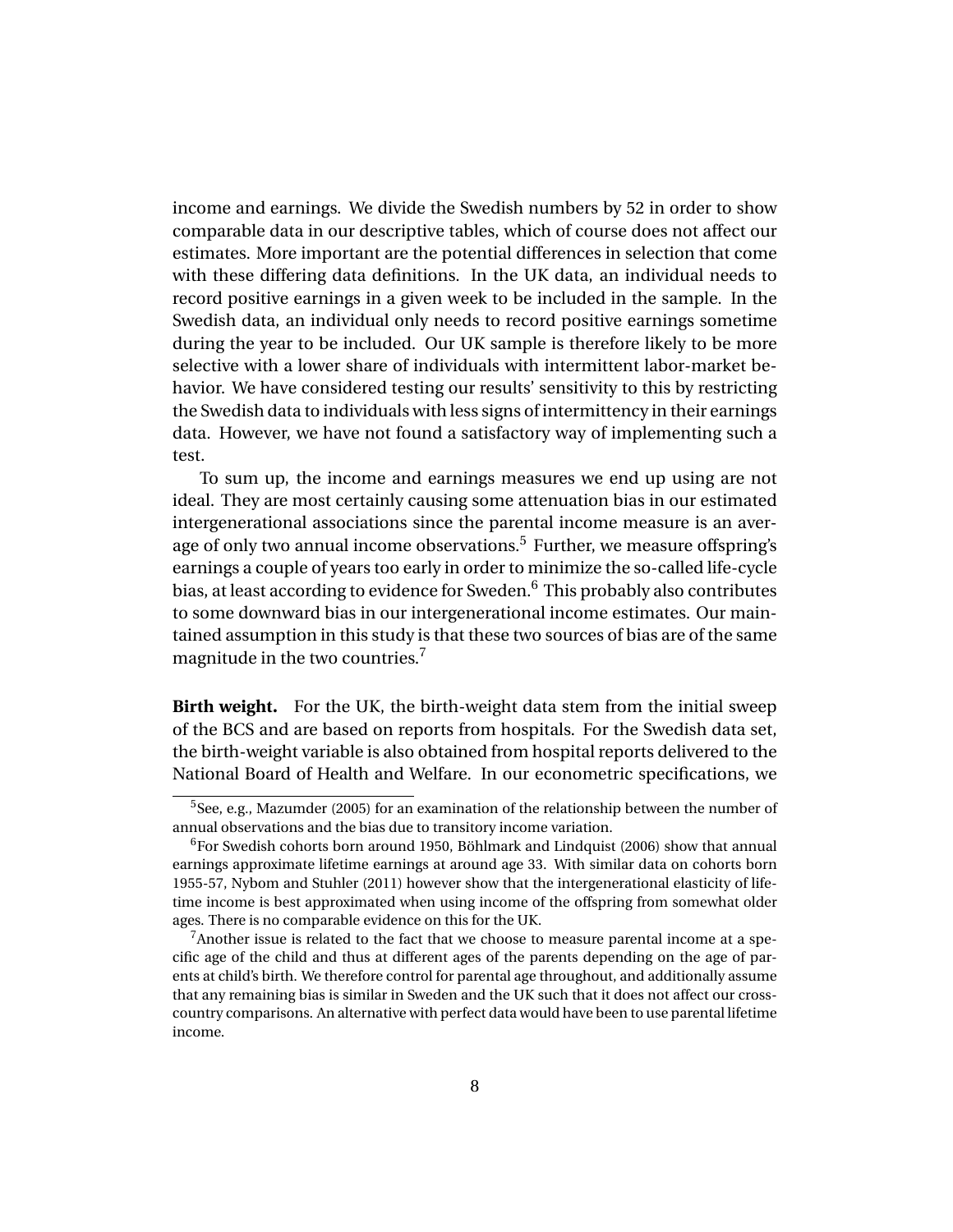use as dependent variables birth weight in kilograms, log of birth weight and a dummy for low birth weight defined as less than 2500 grams.

**Height.** The UK height data stem from a professional medical examination of the survey respondents at age 16. For Sweden, we obtain information on height from data collected at the military enlistment that is compulsory for all Swedish men. Most men do these tests at age 18. Thus we cannot do this analysis for women. Because we measure height at different ages in the two countries, we standardize the variable when we use it as dependent variable in our regressions. As noted in the previous section, we also complement our analysis for the UK by looking at height data from ages 26 and 29 as a robustness check.

**School grades.** Comparing grades across countries is not unproblematic. In order to be able to include grades on a comparable basis, we transform each grade of selected subjects of every person into a percentile rank, and then take the average percentile rank across all subjects as each individual's grade measure. For the UK, we use the grades in the O-level (or CSE) examinations in the English language, English literature, mathematics, science, physics, chemistry, biology, history, geography, French, German and business studies. We have spliced together the O-levels and CSE according to the following ranking: (1) O level A, (2) O level B, (3) O level C or CSE 1, (4) O level D or CSE 2, (5) O level E or CSE 3, (6) CSE 4, (7) CSE 5, and (8) fail.<sup>8</sup> We invert the scale so that higher grades get coded higher, and assign to each person for each subject the percentile that corresponds to the tabulated percentile at the grade he or she received. For Sweden, we use the grades at the end of compulsory school (i.e., at age 16 after nine years of compulsory schooling) in English, biology, physics, chemistry, technology, geography, history, religion, social studies and Swedish. We choose these subjects since they are taken by all students according to an identical curriculum. Next, we tabulate the distribution of grades for each subject and assign to each person the percentile rank of the grade they received. We then take the average of a person's rank across all subjects as our measure of their grade. This procedure has been used before, for example by Björklund et al. (2003), who studied the importance of family background for school performance in Sweden across time. We have experimented with variations of these procedures, and while the exact estimates vary, the qualitative conclusions we

<sup>8</sup>This splicing together of the grades for the UK was implemented for Björklund et al. (2012) after conversations with Jo Blanden and John Ermisch.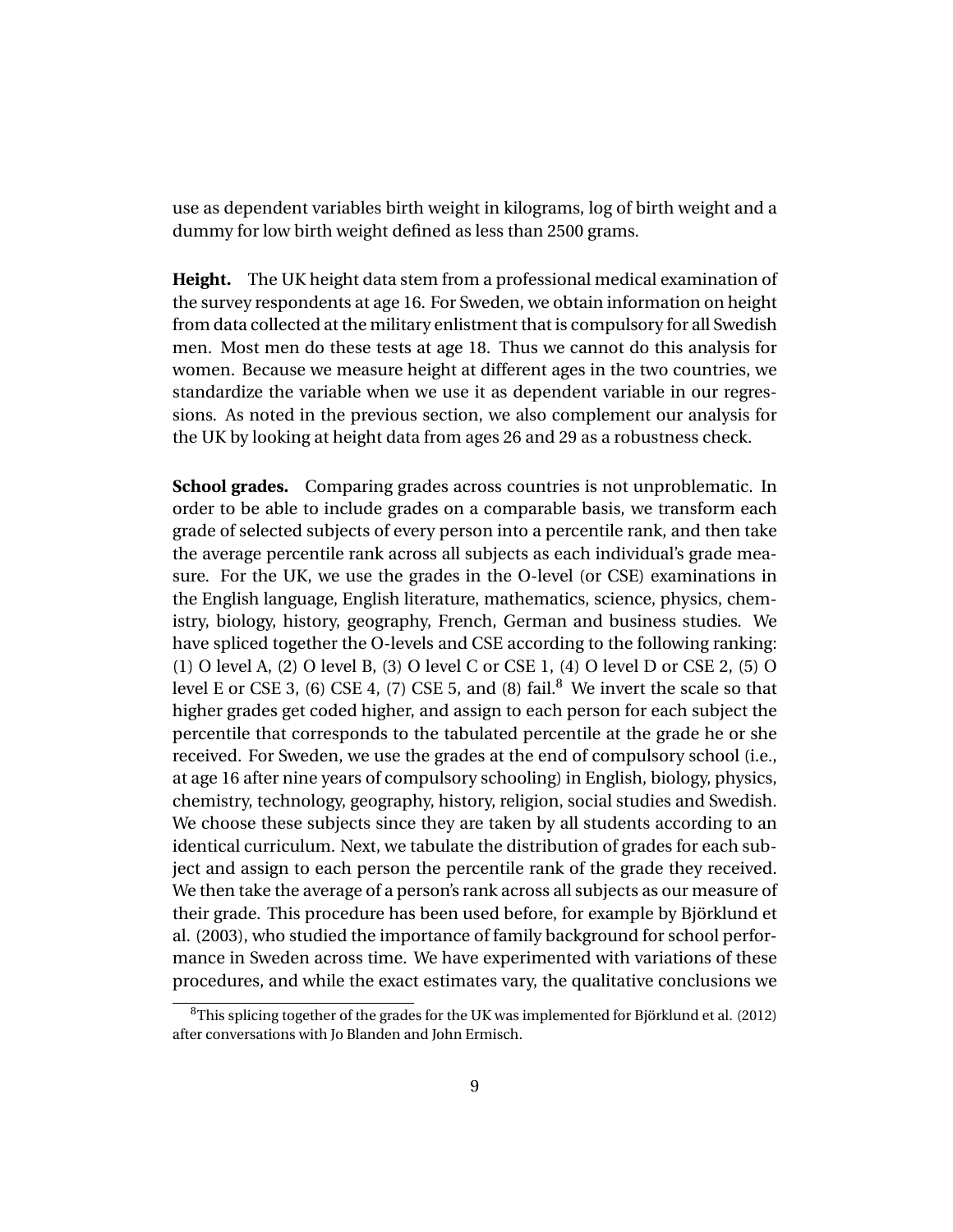reach do not. However, we must concede that the results with respect to the parental background gradient in grades are in some sense likely to be the least comparable, for the simple reason that the schooling institutions in Sweden and the UK differ. As an example, student tracking by field of study occurs at an earlier age in UK than in Sweden. Although this is on the one hand problematic for our analysis, it is on the other hand exactly these types of institutional differences that motivate our study and make the UK-Sweden comparison interesting.

**Final education.** Since educational systems often differ across countries it is not as straightforward how to use data on final education in cross-country studies as, e.g., data on income and earnings. In this paper, we apply the International Standard Classificaton of Education (ISCED) developed by UNESCO to order highest educational attainment into hierarchical categories. The ISCED was designed with the purpose to make educational levels internationally comparable. We have combined the two lowest categories into a single one, labelled as 2 in the result tables, since category 1 is nearly empty for the cohort we study. The Swedish data come from Statistics Sweden's education register. The UK data are self reported and we use the BCS wave from 2004. Thus, final education is measured at age 34 for the UK sample. $9$  For the offspring in the Swedish sample, we employ data on final education from 2007, i.e., also when the subjects were 34 years old.

# **3 Results**

#### **Intergenerational Income Associations**

Although the results from previous studies are our point of departure, we start by estimating new intergenerational measures (elasticities and correlations) on our own sample. Table 1 shows the associated descriptive statistics. UK parents are about one year younger when their income is measured, a rather small difference. For both countries, we note that the standard deviation of log of parental income is lower than the standard deviation of the log of offspring's earnings. This difference implies that our estimated intergenerational correlations will differ from our estimated intergenerational elasticities.

 $9$ For a few observations with missing data in 2004, we instead used information from the year 2000 sweep.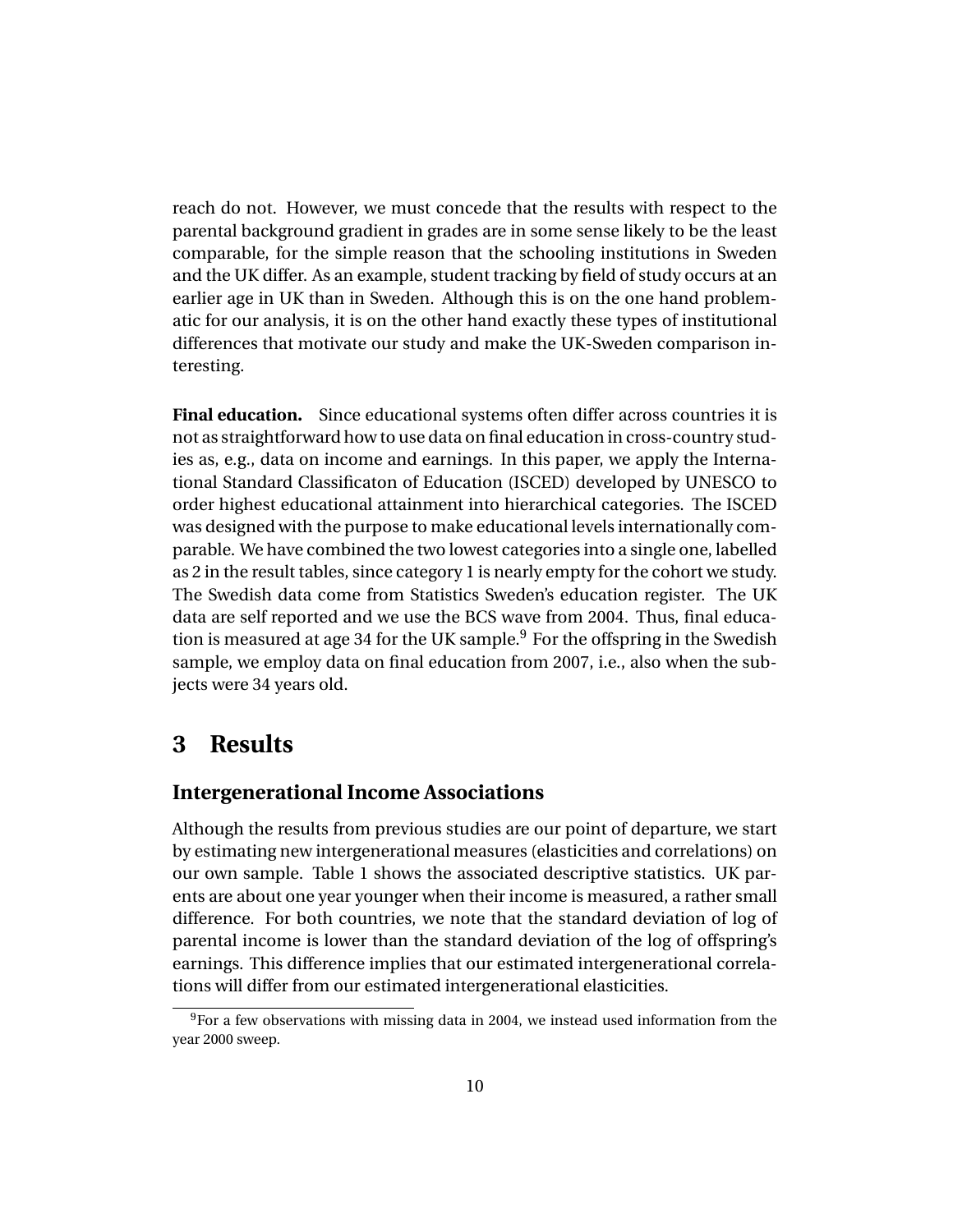|                           | <b>Sons</b>     |                 | <b>Daughters</b> |                 |
|---------------------------|-----------------|-----------------|------------------|-----------------|
|                           | Sweden          | UK              | Sweden           | UK              |
| Log earnings, offspring   | 6.25<br>(0.77)  | 6.57<br>(0.61)  | 5.93<br>(0.76)   | 5.98<br>(0.87)  |
| Log income, parents       | 6.52<br>(0.46)  | 6.18<br>(0.51)  | 6.52<br>(0.46)   | 6.20<br>(0.51)  |
| Parental age              | 40.80<br>(4.99) | 39.45<br>(5.77) | 40.73<br>(5.00)  | 39.49<br>(5.75) |
| Fraction with two parents | 0.88            | 0.93            | 0.87             | 0.93            |
| n                         | 48424           | 3304            | 44414            | 3153            |

#### **Table 1** Descriptive Statistics for Income Samples

Note: Table shows means with standard deviations within parentheses. We use weekly income and earnings, PPPadjusted to 2005 dollars. Swedish annual income and earnings are divided by 52 in order make the data comparable. We condition on offspring's earnings > 10 dollars/week. Parental age (the mean of both parents) and fraction with two parents are measured at the time parental income is measured. The latter is for descriptive purpose only and not included in the regressions.

We report estimates of standard intergenerational associations in Table 2. Since there is age variation among parents, we have in every case controlled for parental age (and its square) both here and in the subsections below.<sup>10</sup> As expected from previous research, the intergenerational income associations are lower for Sweden than for the UK. The standard errors are reasonably small, so the null hypothesis of equality across countries is strongly rejected. For men, the point estimates of the elasticities are .199 for Sweden and .271 for the UK, and the corresponding correlations – regressions with standardized income measures for both parents and offspring – are .119 and .227. The differences for women are of similar magnitude. As discussed above, all these estimates are downward biased but hopefully equally much for both countries' estimates.

In row 3 of Table 2, we also report estimates for a model that adds a quadratic term for the log of parental income (unstandardized). The estimates suggest that the functional form is not very different in the two countries.<sup>11</sup> Thus, we stick to the simple linear framework to explore the cross-national differences in factors underlying intergenerational income persistence.

 $10B$  Because we use cohort data, we do not have to control for offspring's age. Since we use family income for parents, we control for the average age of the two parents.

 $11$ An evaluation of the quadratic model shows that the elasticity is rising with parental income in both countries and for both genders. The difference in the elasticity between the countries is constant for daughters but rising with parental income for sons. In our decomposition analysis in Section 4, we ignore this different pattern for sons.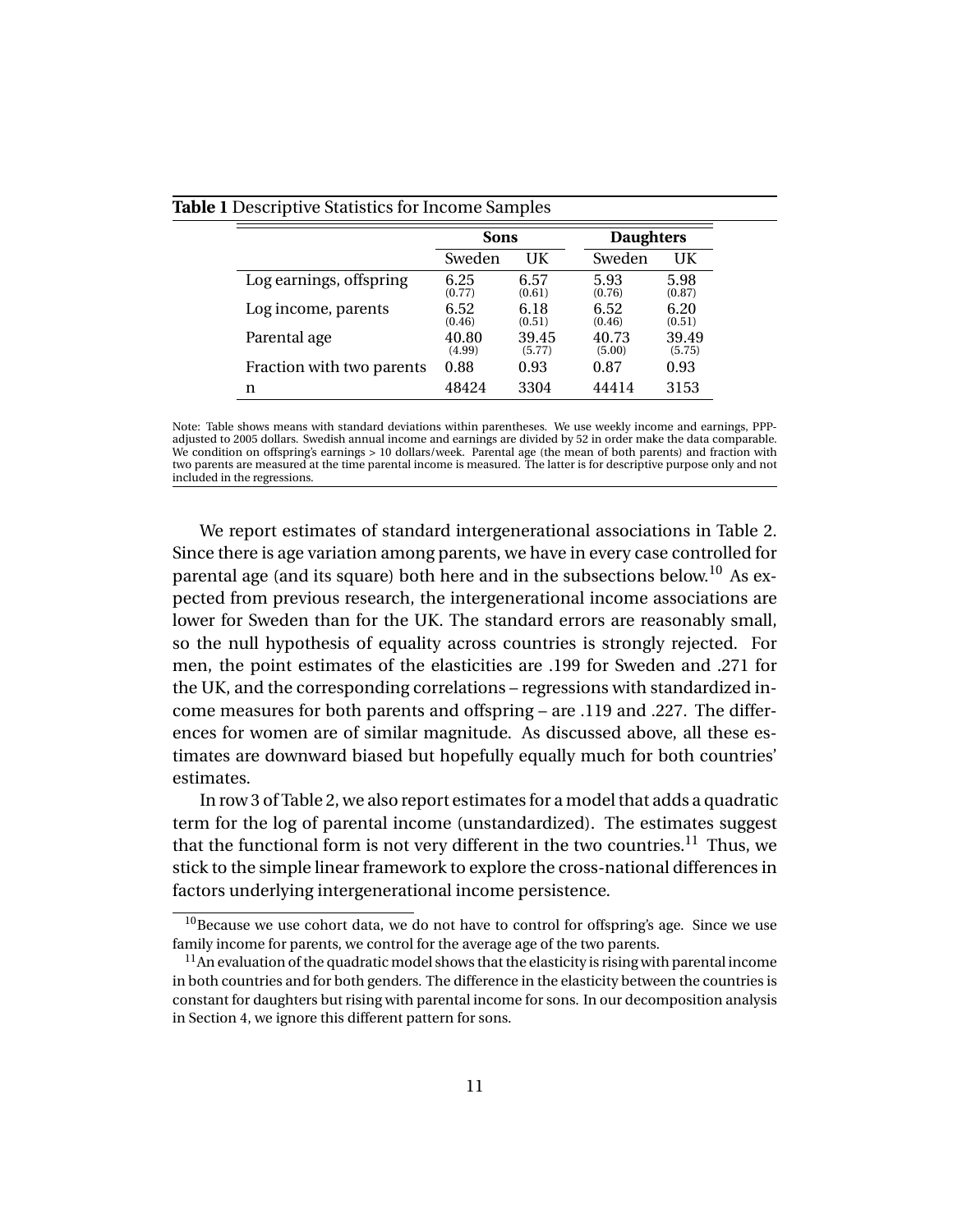|                 |                  | <b>Sons</b>      |         |                  | <b>Daughters</b> |         |
|-----------------|------------------|------------------|---------|------------------|------------------|---------|
|                 | Sweden           | UK               | F-test  | Sweden           | UK               | F-test  |
| Regression coef | 0.199            | 0.271            | 4.5     | 0.179            | 0.329            | 31.2    |
|                 | (0.008)          | (0.021)          | [0.034] | (0.008)          | (0.030)          | [0.000] |
| Correlation     | 0.119            | 0.227            | 29.4    | 0.108            | 0.193            | 22.8    |
|                 | (0.005)          | (0.017)          | [0.000] | (0.005)          | (0.018)          | [0.000] |
| Quadratic (lin) | $-0.432$         | $-0.956$         | 9.0     | $-0.375$         | $-0.835$         | 2.7     |
|                 | (0.114)          | (0.297)          | [0.003] | (0.118)          | (0.430)          | [0.103] |
| (sq.)           | 0.050<br>(0.009) | 0.101<br>(0.024) |         | 0.044<br>(0.009) | 0.096<br>(0.035) |         |

#### **Table 2** Estimates of Intergenerational Income Associations

Note: We use the average of the parents' age and its square as controls in the regression models in this and the subsequent tables. Standard errors are within parentheses and p-values within brackets.

#### **Birth Weight**

We estimate simple models with birth weight as dependent variable and the log of long-run parental income as independent variable. In the literature, different measures of birth weight have been used, for example, raw birth weight in kilograms, log of birth weight, a dummy indicator for low birth weight (typically less than 2.5 kilos), and fetal growth (defined as birth weight divided by weeks of gestation). Black et al. (2007) examine the explanatory power of these variables and report that log of birth weight provide the best fit for their outcome variables, which included adult earnings.<sup>12</sup> Nevertheless, we report results for birth weight in kilos, the log of birth weight and low birth weight.

Panels A-C in Table 3 report sample descriptives. Here and in subsequent analysis of the other traits, we use the maximum sample size in the data set. In Section 5 below, we report sensitivity analysis based on balanced samples for all outcomes. We note that birth weight for the 1973 cohort in Sweden exceeds the birth weight for the 1970 cohort in the UK by around 180-210 grams. Otherwise the standard deviations are similar. Thus, not surprisingly, the prevalence of low birth weight is higher in the UK than in Sweden; around 6 percent compared to around 3 percent.

Estimates for birth weight and low birth weight, respectively, are shown in Panels A-C of Table 4. Our basic conclusions are robust with respect to the two measures, and also whether we standardize the variables or not. A first basic conclusion is that there is indeed a significant parental income gradient in birth weight for both sons and daughters, and in both countries. A second conclu-

 $12$ We note though that their conclusion refers to twin fixed-effects regressions.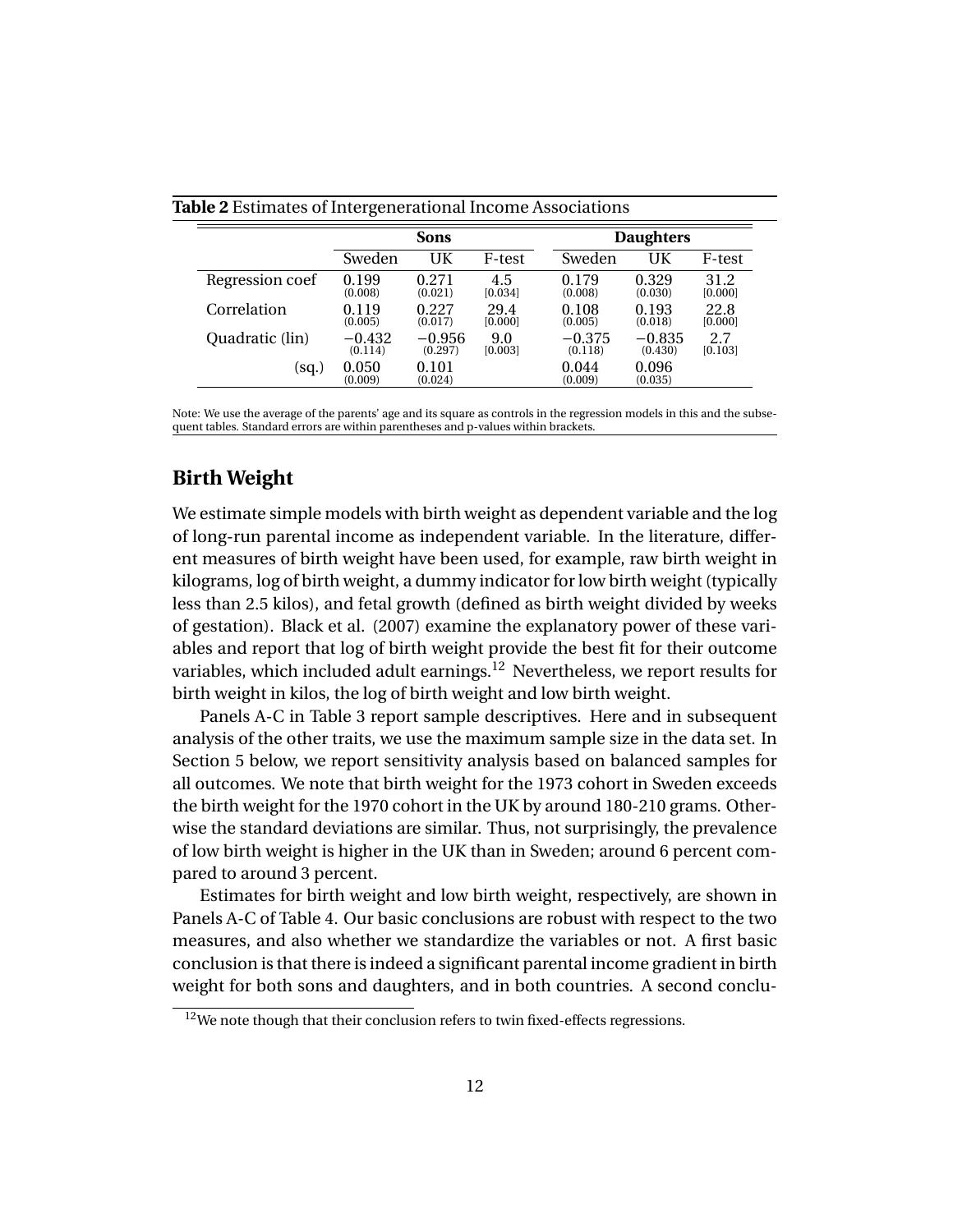|                     |                   | <b>Sons</b>     |                 | <b>Daughters</b> |                 |  |
|---------------------|-------------------|-----------------|-----------------|------------------|-----------------|--|
|                     |                   | Sweden          | UK              | Sweden           | UK              |  |
| A. Birth weight)    | Birth weight      | 3.55<br>(0.54)  | 3.37<br>(0.55)  | 3.42<br>(0.52)   | 3.25<br>(0.51)  |  |
|                     | Log parental inc. | 6.51<br>(0.46)  | 6.13<br>(0.54)  | 6.52<br>(0.46)   | 6.15<br>(0.53)  |  |
|                     | Parental age      | 40.83<br>(5.02) | 39.09<br>(5.88) | 40.73<br>(4.99)  | 39.29<br>(5.87) |  |
|                     | n                 | 49875           | 5356            | 45838            | 5009            |  |
| B. Log birth weight | Log birth weight  | 1.25<br>(0.17)  | 1.20<br>(0.18)  | 1.22<br>(0.17)   | 1.17<br>(0.17)  |  |
|                     | Log parental inc. | 6.51<br>(0.46)  | 6.13<br>(0.54)  | 6.52<br>(0.46)   | 6.15<br>(0.53)  |  |
|                     | Parental age      | 40.83<br>(5.02) | 39.09<br>(5.88) | 40.73<br>(4.99)  | 39.29<br>(5.87) |  |
|                     | n                 | 49875           | 5356            | 45838            | 5009            |  |
| C. Low birthweight  | Low birthweight   | 0.03<br>(0.17)  | 0.06<br>(0.24)  | 0.04<br>(0.19)   | 0.06<br>(0.24)  |  |
|                     | Log parental inc. | 6.51<br>(0.46)  | 6.13<br>(0.54)  | 6.52<br>(0.46)   | 6.15<br>(0.53)  |  |
|                     | Parental age      | 40.83<br>(5.02) | 39.09<br>(5.88) | 40.73<br>(4.99)  | 39.29<br>(5.87) |  |
|                     | n                 | 49875           | 5356            | 45838            | 5009            |  |
| D. Height           | Height            | 1.80<br>(0.06)  | 1.74<br>(0.09)  | n.a.             | n.a.            |  |
|                     | Log parental inc. | 6.52<br>(0.46)  | 6.20<br>(0.52)  | n.a.             | n.a.            |  |
|                     | Parental age      | 40.81<br>(5.01) | 39.91<br>(5.76) | n.a.             | n.a.            |  |
|                     | n                 | 45851           | 2822            | n.a.             | n.a.            |  |
| E. Average grade    | Average grade     | 0.47<br>(0.21)  | 0.50<br>(0.13)  | 0.53<br>(0.20)   | 0.52<br>(0.13)  |  |
|                     | Log parental inc. | 6.52<br>(0.46)  | 6.16<br>(0.53)  | 6.52<br>(0.46)   | 6.16<br>(0.52)  |  |
|                     | Parental age      | 40.82<br>(5.01) | 39.70<br>(5.82) | 40.71<br>(4.98)  | 39.69<br>(5.82) |  |
|                     | n                 | 48915           | 4212            | 44988            | 4175            |  |
| F. Education        | 3                 | 0.51            | 0.26            | 0.43             | 0.25            |  |
|                     | $\overline{4}$    | 0.14            | 0.08            | 0.14             | 0.09            |  |
|                     | 5                 | 0.26            | 0.35            | 0.39             | 0.38            |  |
|                     | Parental age      | 40.84<br>(5.02) | 39.48<br>(5.83) | 40.72<br>(5.00)  | 39.48<br>(5.68) |  |
|                     | n                 | 48811           | 3277            | 44549            | 3575            |  |

#### **Table 3** Descriptive Statistics for Outcome Samples

Note: Table shows means (with standard deviations within parentheses) of child outcomes and log parental income for the different outcome samples. Parental age (the mean of both parents) and fraction with two parents are measured at the time parental income is measured. Birth weight is measured in kilograms, low birth weight is an indicator for less than 2.5 kilograms. Height is in meters and education is measured as ISCED levels, with levels 1 and 2 merged into one (the omitted category).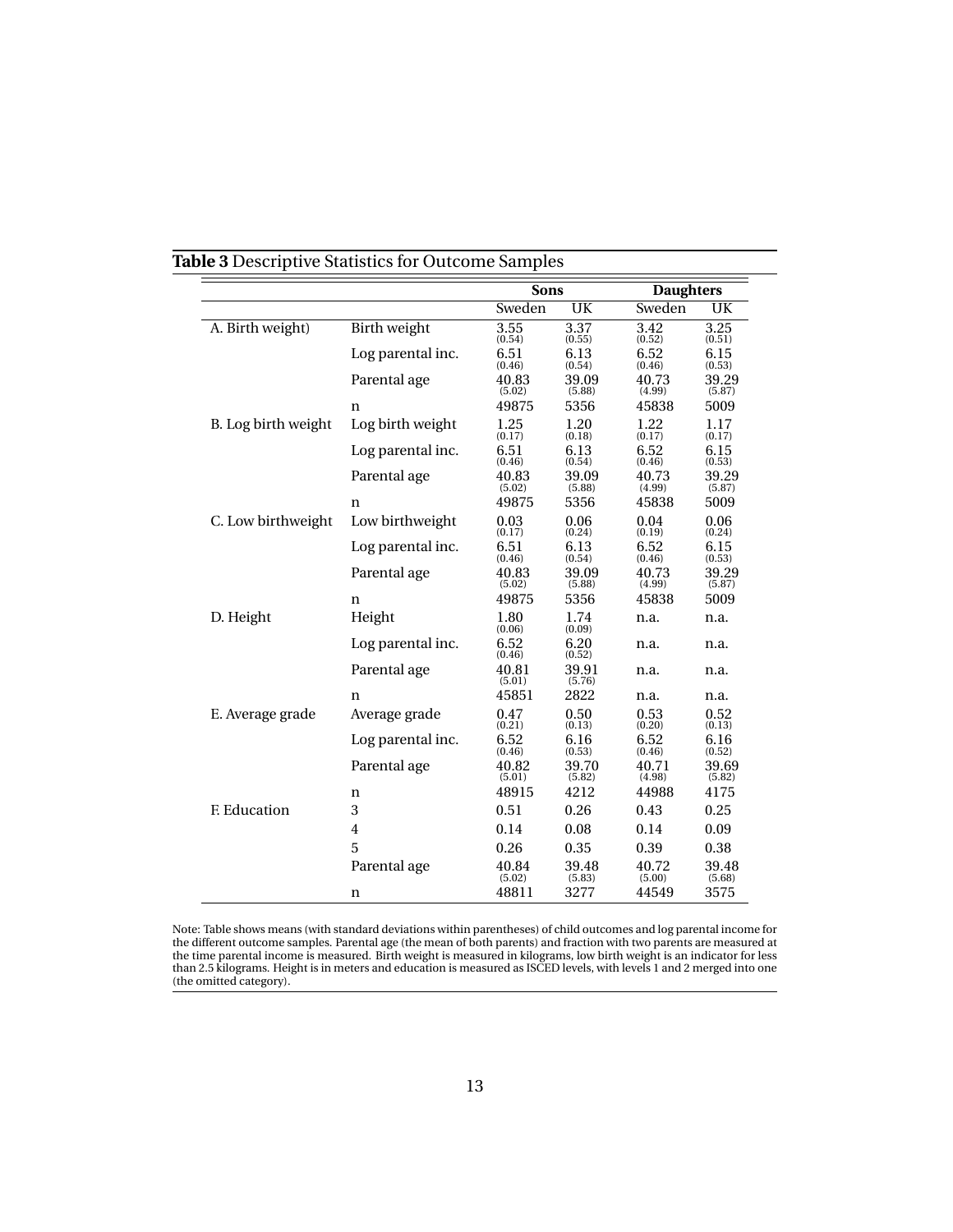sion is that the associations are significantly stronger in the UK than in Sweden. Nonetheless, the magnitude of all the estimated intergenerational associations is quite low. For example, the highest coefficient reported in Panel B is .095 for UK daughters, and the correlation between the birth weight and the log of parental income is only .099.

#### **Height**

Panel D in Table 3 reports sample descriptives for our height samples. Because in the base case we measure height at age 16 for the UK and at age 18 for Swedish sons, it is natural that Swedish sons are taller than the UK sons in our data. Because of this difference in measurement, we must treat estimates of country differences based on unstandardized height with caution. Thus, we should pay most attention to the estimates denoted as correlations.

Panel D in Table 4 reports our estimates for age 16 in the UK. All single estimates are strongly significantly different from zero. Again, we also find a significant country difference with larger coefficients for the UK. Yet, the magnitude of the correlations between parental income and height is modest, at most .142 at age 16 in the UK. We have also estimated the same models on UK data for ages 26 and 29 with similar results; the results are available upon request.

#### **School Grades**

We report sample descriptives for our grade samples in Panel E of Table 3. The overall mean of the average percentile is slightly above 0.5 for daughters and slightly below for sons. This reflects a general and well-known gender gap in school performance. A difference between the countries, however, is that the standard deviation in grades is markedly higher in Sweden. This reflects the fact that the grade systems are different in the two countries; the variation is affected by the number of fields that are graded and by the number of steps for each graded field. Because of this difference, we focus on the results with standardized variables in Panel E of Table 4.

It is not surprising that all single parameters are strongly significantly different from zero. Interestingly, however, we also find significant country differences in the intergenerational transmission estimates, and again the UK ones are the largest for the standardized variables.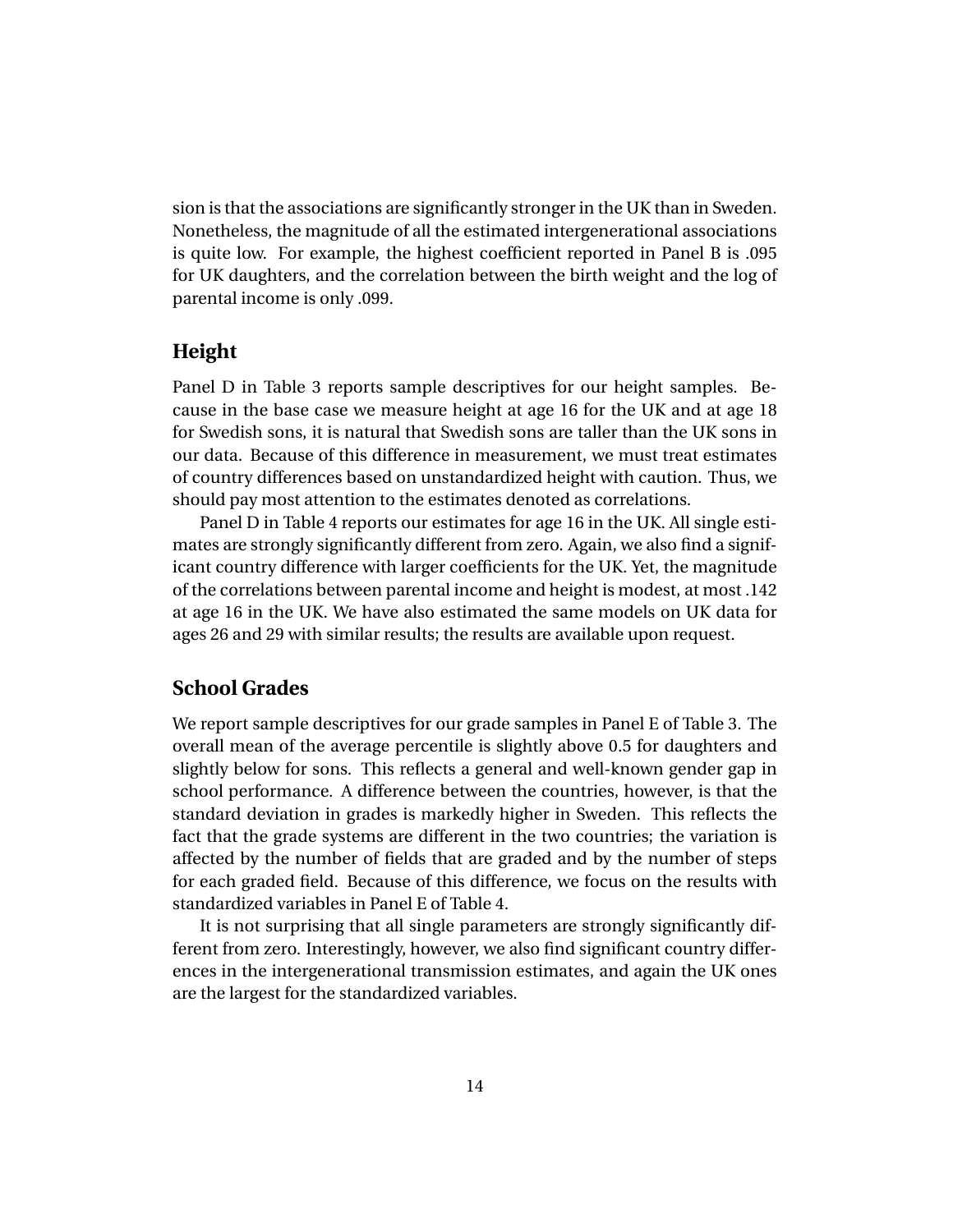|                     |             |        | Sons |        |                                                                                           | Daughters                                                                                                                                                                                                                                                                                           |                                                                                                                                                                                                                                                                                                                             |
|---------------------|-------------|--------|------|--------|-------------------------------------------------------------------------------------------|-----------------------------------------------------------------------------------------------------------------------------------------------------------------------------------------------------------------------------------------------------------------------------------------------------|-----------------------------------------------------------------------------------------------------------------------------------------------------------------------------------------------------------------------------------------------------------------------------------------------------------------------------|
|                     |             | sweden | UК   | F-test | Sweden                                                                                    | ŬК                                                                                                                                                                                                                                                                                                  | F-test                                                                                                                                                                                                                                                                                                                      |
| A. Birth weight     | regr. coef. |        |      |        |                                                                                           |                                                                                                                                                                                                                                                                                                     |                                                                                                                                                                                                                                                                                                                             |
|                     | COIT.       |        |      |        |                                                                                           |                                                                                                                                                                                                                                                                                                     |                                                                                                                                                                                                                                                                                                                             |
| B. Log birth weight | regr. coef. |        |      |        |                                                                                           |                                                                                                                                                                                                                                                                                                     |                                                                                                                                                                                                                                                                                                                             |
|                     | corr.       |        |      |        |                                                                                           | $\begin{array}{l} 0.095 \\ 0.014 \\ 0.099 \\ 0.030 \\ 0.030 \\ 0.000 \\ 0.000 \\ 0.000 \\ 0.000 \\ 0.000 \\ 0.000 \\ 0.000 \\ 0.000 \\ 0.000 \\ 0.000 \\ 0.000 \\ 0.000 \\ 0.000 \\ 0.000 \\ 0.000 \\ 0.000 \\ 0.000 \\ 0.000 \\ 0.000 \\ 0.000 \\ 0.000 \\ 0.000 \\ 0.000 \\ 0.000 \\ 0.000 \\ 0.$ | 0.000 0.000 0.000 0.000 0.000 0.000 0.000 0.000 0.000 0.000 0.000 0.000 0.000 0.000 0.000 0.000 0.00<br>0.000 0.000 0.000 0.000 0.000 0.000 0.000 0.000 0.000 0.000 0.000 0.000 0.000 0.000 0.000 0.000 0.000 0.000 0.<br>0.000 0.00                                                                                        |
| C. Low birth weight | regr. coef. |        |      |        |                                                                                           |                                                                                                                                                                                                                                                                                                     |                                                                                                                                                                                                                                                                                                                             |
|                     | com.        |        |      |        |                                                                                           |                                                                                                                                                                                                                                                                                                     |                                                                                                                                                                                                                                                                                                                             |
| D. Height           | regr. coef. |        |      |        | n.a.                                                                                      |                                                                                                                                                                                                                                                                                                     |                                                                                                                                                                                                                                                                                                                             |
|                     | COIT.       |        |      |        | n.a.                                                                                      | n.a.                                                                                                                                                                                                                                                                                                | n.a.                                                                                                                                                                                                                                                                                                                        |
| grade<br>E. Average | regr. coef. |        |      |        |                                                                                           |                                                                                                                                                                                                                                                                                                     |                                                                                                                                                                                                                                                                                                                             |
|                     | corr.       |        |      |        | $\begin{array}{l} 0.087 \\ 0.002 \\ 0.196 \\ 0.412 \\ 0.009 \\ 0.419 \\ 0.09 \end{array}$ | $0.064$<br>$0.275$<br>$0.054$<br>$0.034$<br>$0.034$<br>$0.034$                                                                                                                                                                                                                                      | $\begin{array}{l} 13.5 \\[-4pt] 13.000 \\[-4pt] 0.000 \\[-4pt] 2.10 \\[-4pt] 0.00 \\[-4pt] 0.00 \\[-4pt] 0.00 \\[-4pt] 0.00 \\[-4pt] 0.00 \\[-4pt] 0.00 \\[-4pt] 0.00 \\[-4pt] 0.00 \\[-4pt] 0.00 \\[-4pt] 0.00 \\[-4pt] 0.00 \\[-4pt] 0.00 \\[-4pt] 0.00 \\[-4pt] 0.00 \\[-4pt] 0.00 \\[-4pt] 0.00 \\[-4pt] 0.00 \\[-4pt]$ |
| F. Education        |             |        |      |        |                                                                                           |                                                                                                                                                                                                                                                                                                     |                                                                                                                                                                                                                                                                                                                             |

| utau<br>$\ddot{\phantom{a}}$<br>i<br>;<br>;<br>-<br>5<br>5<br>i<br>ì<br>しくらい<br>: | i<br>١<br>i<br>י<br>ו<br>ļ<br>$-10.10$<br>i<br>l<br>;<br>l<br>ׇ֚֘֡         | i                                                                                                                                      |  |
|-----------------------------------------------------------------------------------|----------------------------------------------------------------------------|----------------------------------------------------------------------------------------------------------------------------------------|--|
| ֧֖֧֧֚֚֚֚֚֚֚֚֚֚֚֚֚֚֚֚֚֝֝֓ <u>֓</u><br>١<br>i<br>١<br>loto: Loob nonol              | ֧ׅ֚֚֚֚֚֚֚֚֚֚֚֚֚֚֚֚֚֚֚֚֚֚֚֚֚֚֚֚֚֚֡֝֡֓֡֡֓֡֞<br>ا<br>¤<br>i<br>i<br>ì<br>$-2$ | i<br>ļ<br>I<br>i<br>$\frac{1}{2}$<br>j<br>֧֪֧֧֟֟֟֟֟֟֟֟֟֟֟֟֬֟֓֟֓֟֓֟֓֟֬֟֓֟֬֟֓֟֬֓֬֓֬֟֓֟֬֟֬֓֬֓֟֬֓֬֬֓֟֓֟֬֓֬֓֬֬֓֬֬֓֬֬֓֬֓֬֓֬֬֓֬֬֓֬֝֬֓֬֝֬<br>i |  |

15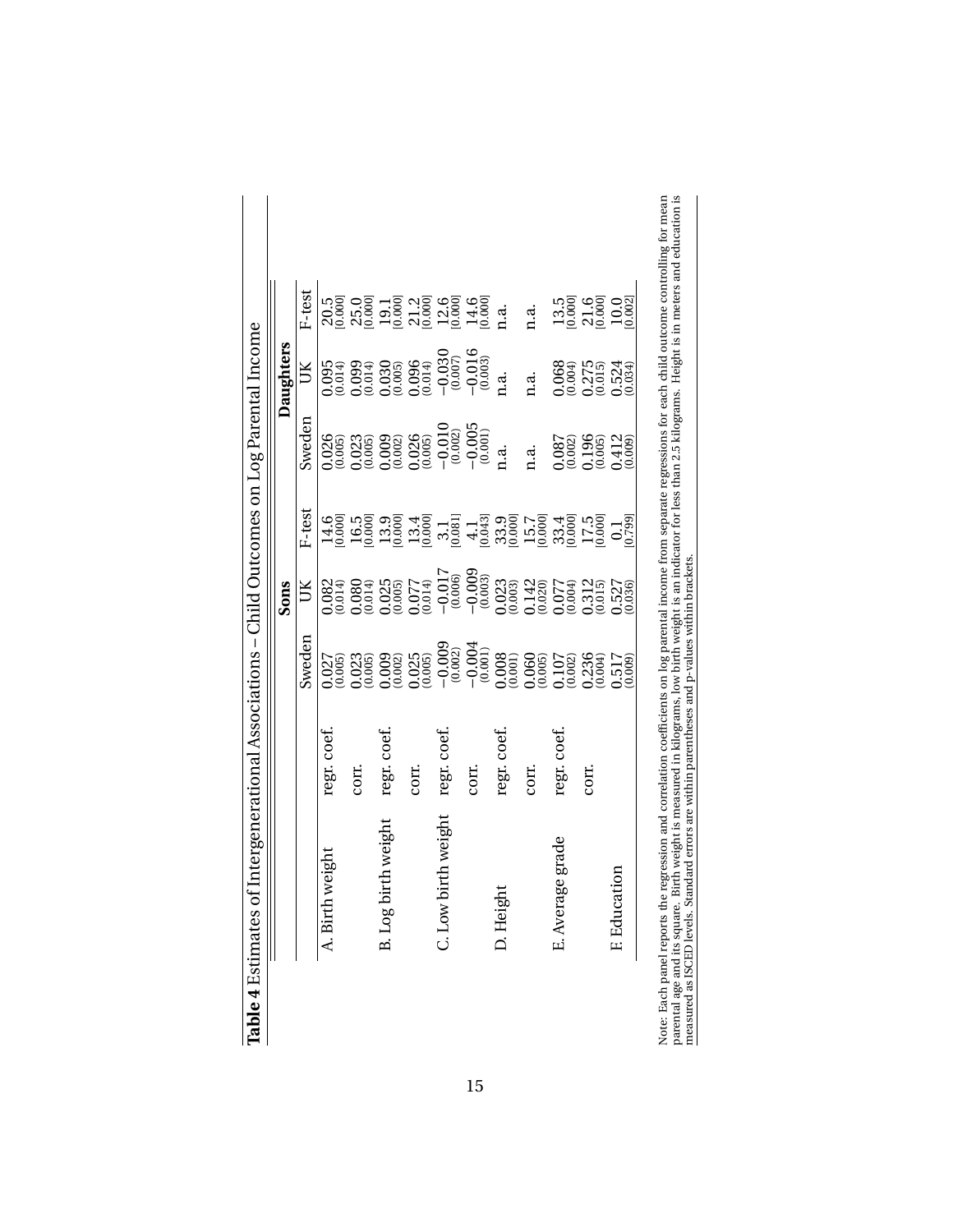#### **Final Education**

Our basic education information is available in the form of levels of education. One option would be to transform these levels into years of schooling in order to estimate very simple models with years of schooling as dependent variable for both countries. However, we prefer to use the original data since the transformation from levels to years might create country-specific errors. Thus, we estimate ordered-probit models with the four ISCED levels as dependent variable (recall that we have combined levels 1 and 2).

We report sample descriptives in panel F in Table 3. The distribution of individuals across the five ISCED levels differs somewhat across the countries. This could both reflect institutional differences and the fact that the individuals in the UK sample are likely to be less representative of the population. The mode for the UK sample is level 5, whereas the mode for the Swedish sample is level 3. This reflects the classification of the standard post-compulsory (high school) track in each country. We also note a quite clear gender gap in educational attainment in Sweden (to the advantage of women), but not in the UK.

We report our estimates in panel F of Table 4, and offer a visual presentation of the implications of the estimates in Figure 1. We have used standardized parental income. As expected, the parental income gradients in educational attainment are significantly different from zero in both countries. As for the other traits, the point estimates of the intergenerational transmissions coefficients are higher for the UK than for Sweden. However, in this case only the difference among daughters is significantly different from zero. When looking at the visual presentation in Figure 1, we can see that the different gradients are most evident between Swedish and UK offspring at levels 2 and 3. The visual impression is quite similar for men and women, even if the difference among men is insignificant.

# **4 Interpretation of the Results**

So far we have found that there is indeed a UK-Sweden difference in the association between parental income and child outcomes already early in life. But how important are these differences? Can they possibly account for a considerable part of the country difference in intergenerational income associations that we reported in Section 3? Or is it more likely that returns to the productive traits that we have examined account for the cross-national differences? To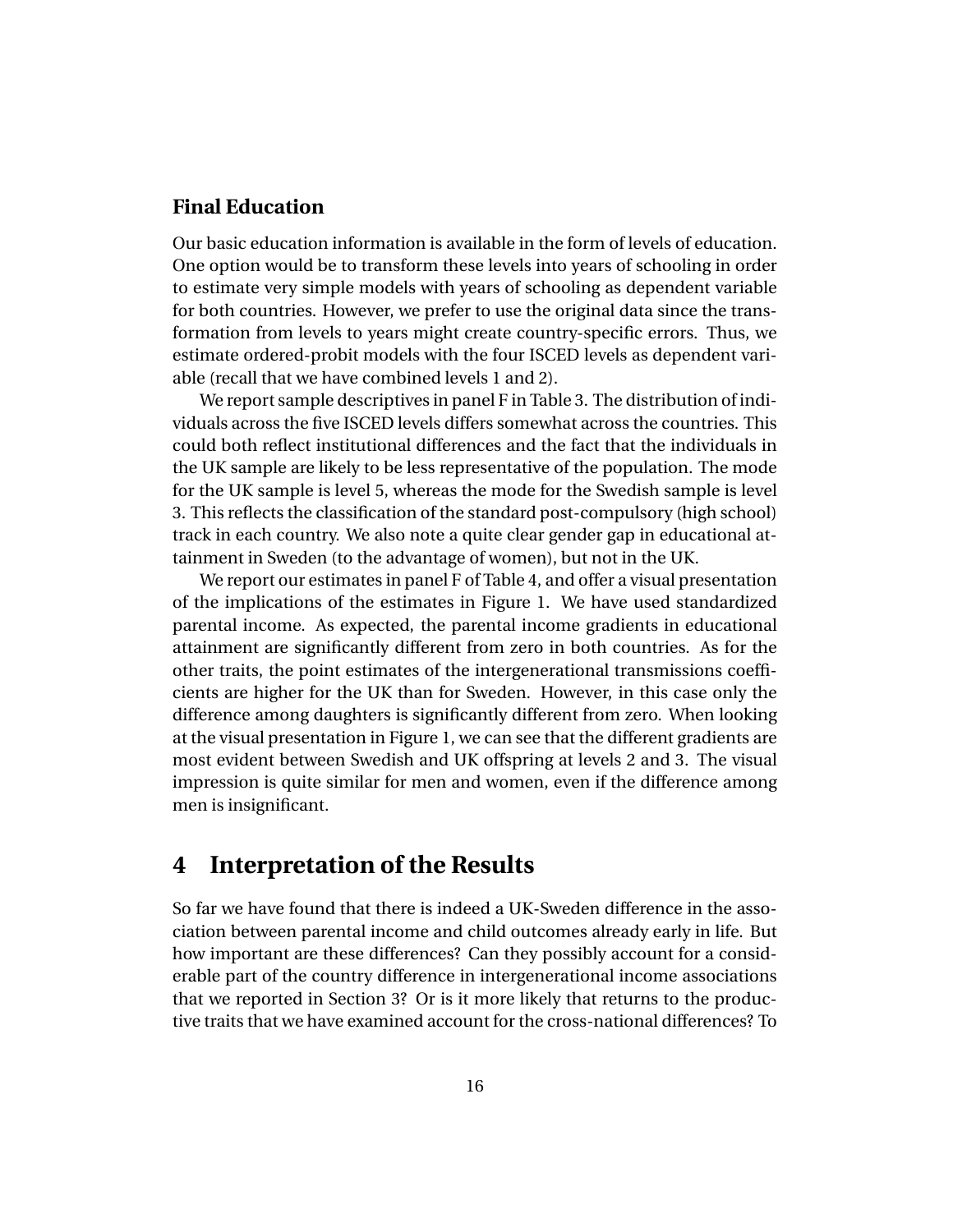

#### **Figure 1** Regression of Offspring Final Education on Log Parental Income

Note: Graph shows the gradient of probability of different final education outcomes (i.e., ISCED 2, 3, 4, and 5) of the offspring with respect to standardized log parental income.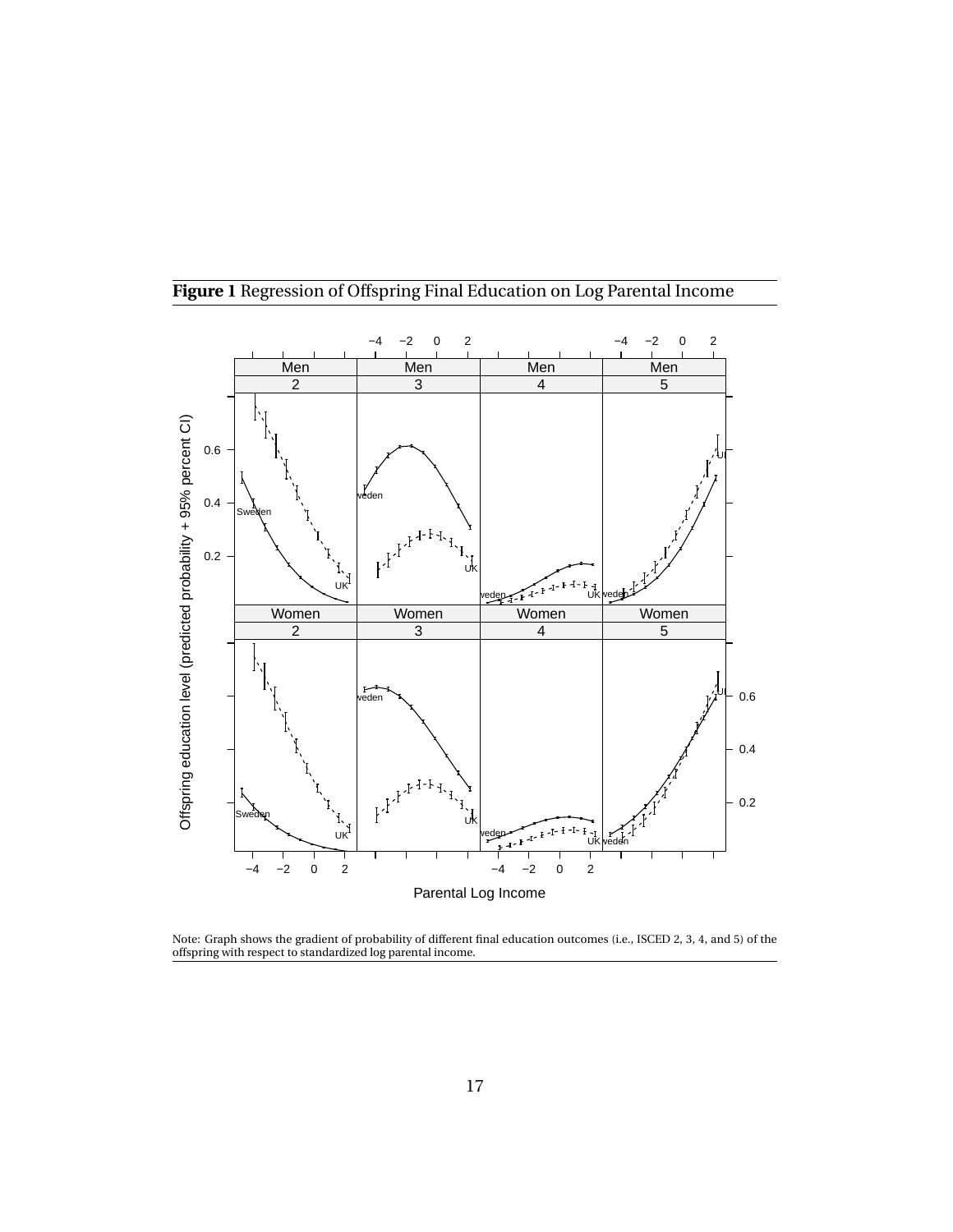explore this we use a straightforward analytical framework that distinguishes between, on the one hand, the intergenerational covariances between parental income and the productivity traits, and, on the other hand, the returns to these productivity traits.<sup>13</sup>

Denote a single productivity trait for the child generation by  $X^c$ , and the relevant income measures for parents and children by  $Y^p$  and  $Y^c$ , respectively. We make use of a linear regression of the child's earnings on each productivity trait that we study, for example

$$
Y^c = \alpha + \beta X^c + \epsilon,\tag{1}
$$

where  $X^c$  in the first case represents birth weight. Using equation (1) and  $Y^p$ , the estimated intergenerational income elasticity (IGE) becomes

IGE = Cov
$$
(Y^p, Y^c)/\sigma^2 = \beta
$$
Cov $(Y^p, X^c)/\sigma^2$  + Cov $(Y^p, \epsilon)/\sigma^2$ , (2)

where  $\sigma^2$  denotes the variance of parental income. By dividing  $Y^p$  and  $Y^c$  by their respective standard deviations, we instead obtain a decomposition of the intergenerational income correlation (IGC).

We can examine the contribution of each of our productivity traits to the intergenerational income correlation by estimating equation (1), retrieving the residuals, and computing the components of equation (2). It is the first component – the product of the monetary return to the trait and the covariance between the trait and parental income – that can be attributed to the trait we consider, whereas the second component represents everything else. We can also separately examine the importance of the monetary returns *β* and the intergenerational covariance between parental income and the trait.

In Table 5, we report the results from this accounting exercise for Sweden and the UK.<sup>14</sup> We restrict the analysis to sons. Neither birth weight nor height – our measures of early childhood and late teen health traits – can account for hardly anything of the Sweden-UK difference in the IGC. We can see that the component that is attributed to these traits is very small compared to the total correlation in both the countries. Thus, the small absolute cross-national difference in the component cannot explain a substantial part of the countrynational difference in the IGC.

<sup>&</sup>lt;sup>13</sup>For similar exercises, see Österbacka (2001) and Björklund et al. (2005).

 $14$ Note that the IGCs differ slightly from the ones in Table 2. The reason is that we have estimated the IGCs in Table 5 on samples that also contain valid measures of the respective traits.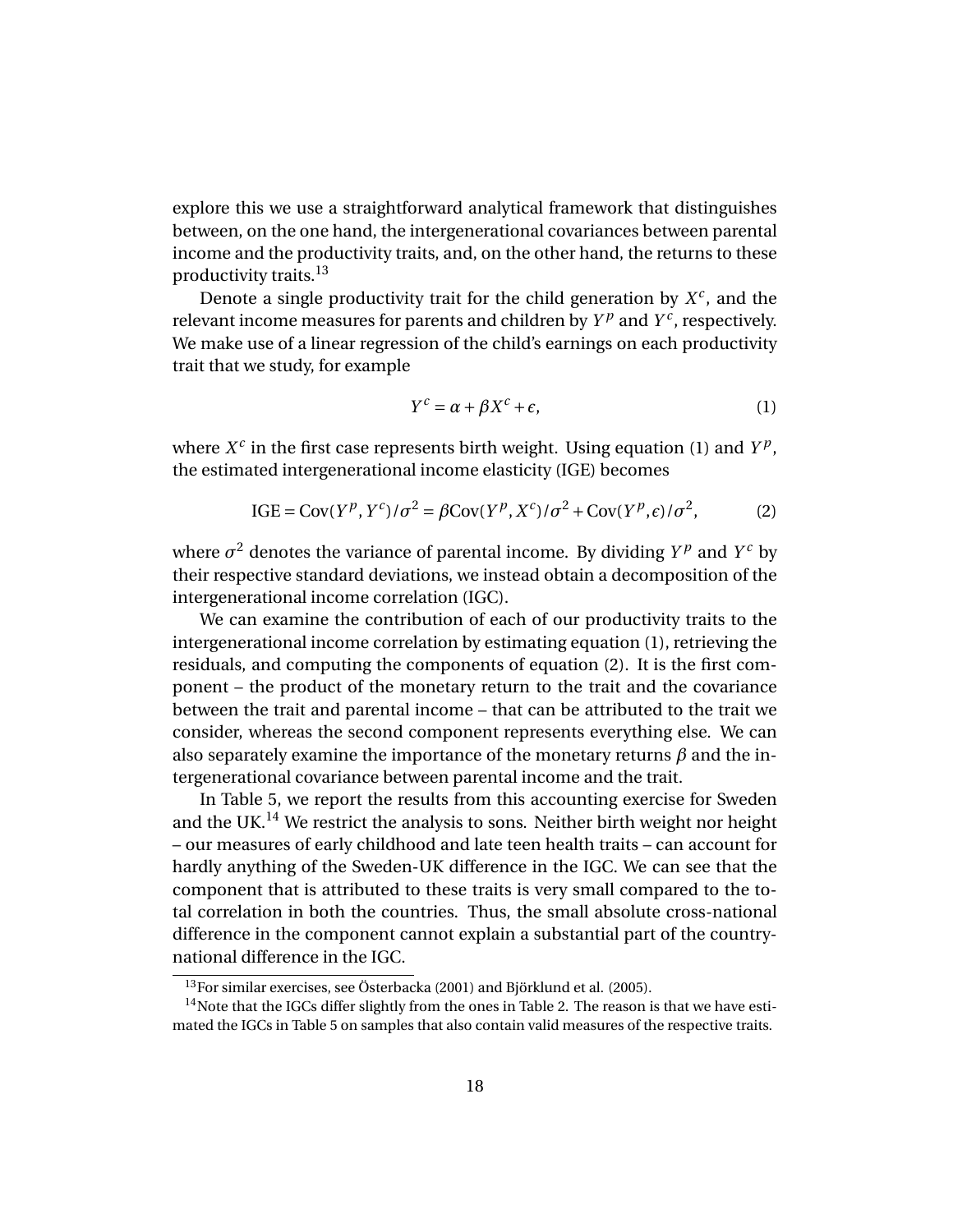| Table 5 Decompositions of the Intergenerational Income Correlation for Sons |                |                             |                             |                      |       |                            |                             |
|-----------------------------------------------------------------------------|----------------|-----------------------------|-----------------------------|----------------------|-------|----------------------------|-----------------------------|
| Birth weight                                                                | GC             | $\beta^*$ Cov $(Y^p, X^c)$  | $\text{Cov}(Y^p, \epsilon)$ | Height               | LGC   | $\beta^*$ Cov $(Y^p, X^c)$ | $\text{Cov}(Y^p, \epsilon)$ |
| Swedish estimates                                                           | 0.119          | $0.028*0.020=0.001$         | 0.119                       | Swe. estimates       | 0.114 | $0.051*0.060=0.003$        | $\Xi$                       |
| UK estimates                                                                | 1.233          | $0.045*0.080=0.004$         | 0.230                       | UK estimates         | 0.253 | $0.112*0.135=0.015$        | 0.238                       |
| <b>JK</b> with Swe. returns                                                 | 0.232          | 0.002                       | 0.230                       | UK with Swe. returns | 0.245 | 0.007                      | 0.238                       |
| UK with Swe. cov.                                                           | 0.231          | 0.001                       | 0.230                       | UK with Swe. cov.    | 0.245 | 0.007                      | 0.238                       |
| Swe. with UK returns                                                        | 0.120          | 0.001                       | 0.119                       | Swe. with UK returns | 0.118 | 0.007                      | 0.111                       |
| Swe. with UK cov.                                                           | 0.121          | 0.002                       | 0.119                       | Swe. with UK cov.    | 0.118 | 0.007                      | 0.111                       |
| Log birth weight                                                            | <b>GC</b>      | $\beta^*{\rm Cov}(Y^p,X^c)$ | $\text{Cov}(Y^p, \epsilon)$ | Average grade        | LGC   | $\beta^*$ Cov $(Y^p, X^c)$ | $\text{Cov}(Y^p, \epsilon)$ |
| Swe. estimates                                                              | 0.119          | $0.030*0.023=0.001$         | 0.118                       | Swe. estimates       | 0.116 | $0.150*0.232=0.035$        | 0.081                       |
| <b>IK</b> estimates                                                         | 0.233          | $0.049*0.076=0.004$         | 0.230                       | UK estimates         | 0.250 | $0.246*0.328=0.081$        | 0.169                       |
| UK with Swe. returns                                                        | 0.232          | 0.002                       | 0.230                       | UK with Swe. returns | 0.218 | 0.049                      | 0.169                       |
| UK with Swe. cov.                                                           | 0.231          | 0.001                       | 0.230                       | UK with Swe. cov.    | 0.226 | 0.057                      | 0.169                       |
| Swe. with UK returns                                                        | 0.119          | 0.001                       | 0.118                       | Swe. with UK returns | 0.138 | 0.057                      | 0.081                       |
| Swe. with UK cov.                                                           | 0.120          | 0.002                       | 0.118                       | Swe. with UK cov.    | 0.130 | 0.049                      | 0.081                       |
| Low birth weight                                                            | Ř              | $\beta^*$ Cov $(Y^p, X^c)$  | $\text{Cov}(Y^p, \epsilon)$ | Education            | LGC   | $\beta^*$ Cov $(Y^p, X^c)$ | $\text{Cov}(Y^p, \epsilon)$ |
| Swe. estimates                                                              | 0.119          | $-0.021*-0.023=0.000$       | 0.119                       | Swe. estimates       | 0.120 | 0.031                      | 0.089                       |
| <b>JK</b> estimates                                                         | 0.233          | $-0.031*-0.035=0.001$       | 0.232                       | UK estimates         | 0.239 | 0.082                      | 0.157                       |
| UK with Swe. returns                                                        | 0.233          | 0.001                       | 0.232                       | UK with Swe. returns | 0.211 | 0.054                      | 0.157                       |
| UK with Swe. cov.                                                           | 0.233          | 0.001                       | 0.232                       | UK with Swe. cov.    | 0.217 | 0.060                      | 0.157                       |
| Swe. with UK returns                                                        | 20             | 0.001                       | 0.119                       | Swe. with UK returns | 0.149 | 0.060                      | 0.089                       |
| Swe. with UK cov.                                                           | $\overline{c}$ | 0.001                       | 0.119                       | Swe. with UK cov.    | 0.143 | 0.054                      | 0.089                       |
|                                                                             |                |                             |                             |                      |       |                            |                             |

Note: Each panel shows the intergenerational income correlation for sons in each country, decomposes this into a covariance of the intermediate offspring outcome<br>and its income return, as well as the covariance of the erro Note: Each panel shows the intergenerational income correlation for sons in each country, decomposes this into a covariance of the intermediate offspring outcome and its income return, as well as the covariance of the error with parental income. These terms are used to calculate counterfactual income correlations by imputing the returns and observed covariance. See equations 1 and 2 in text.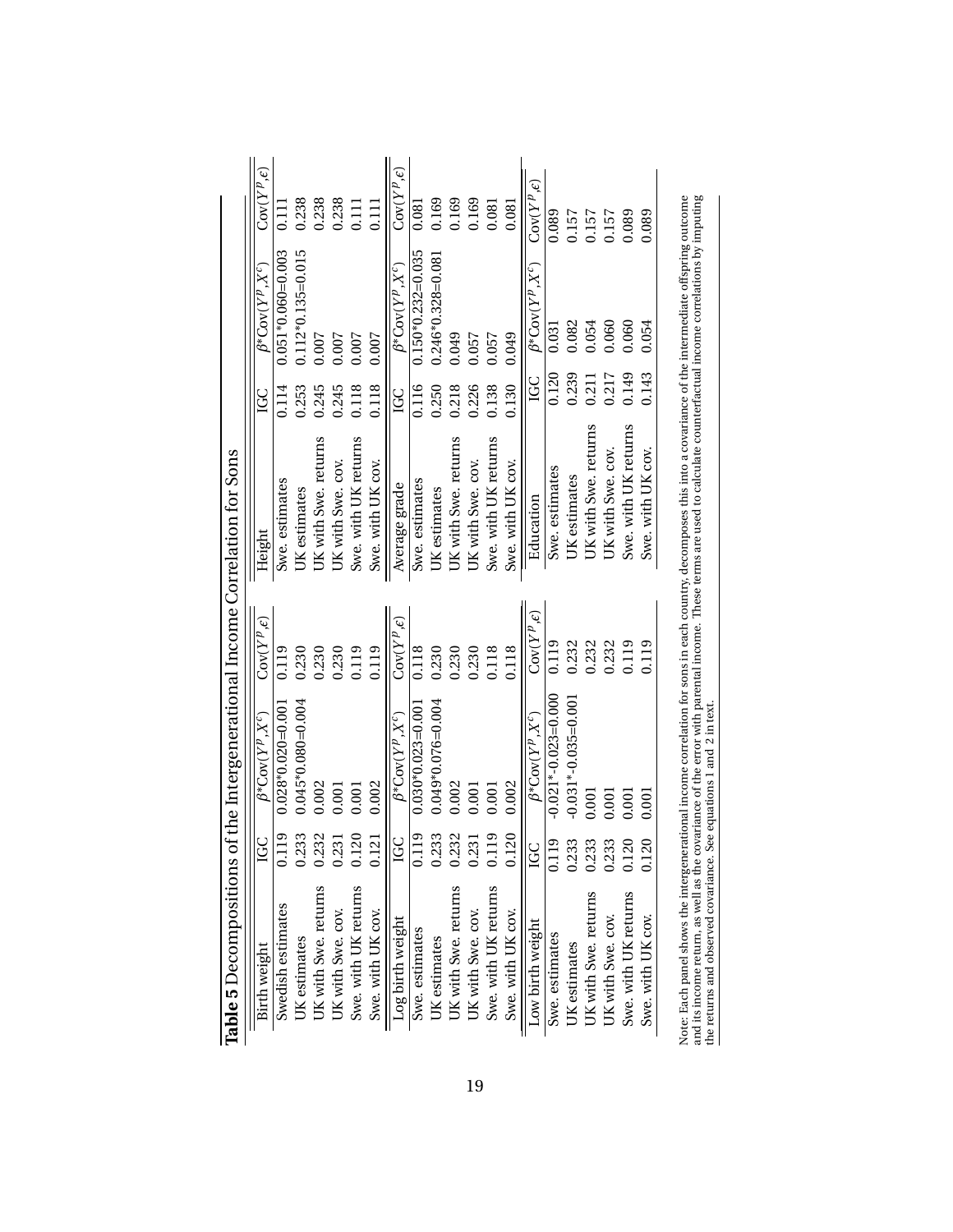When we turn to grades, another pattern emerges. First, we see that the components attributed to grades make up about one third of the IGC in both countries. In absolute terms, this component is .081 for the UK and .035 for Sweden. Thus, one can say that .046 (=.081-.035) of the cross-national difference can be attributed to factors associated with grades at age 16. When considering this difference, it is interesting to look separately at the contributions of the monetary returns to grades (*β*) and the covariance between the trait and parental income. The country difference obviously pertains about equally to both these components, with a slightly higher contribution from the monetary return. When we let Sweden have the UK return, its IGC goes up to .138 (from .116), and when we let Sweden have the UK covariance it goes up to .130. Similarly, when we let the UK have the Swedish return, its IGC goes down to .218 (from .250), and when we let the UK have the Swedish covariance it goes down to .226.

Finally, we have the results for education. For this outcome, the component attributed to the trait also makes up about one third of the total IGC. However, the UK IGC is not reduced that much neither by giving the UK the Swedish return nor by giving the UK the Swedish covariance. The Swedish IGC, in turn, goes up more with UK returns than with the UK covariances (from .120 to .149 and .143, respectively). The results are consequently somewhat mixed for education.

### **5 Robustness Checks**

So far we have used the largest possible sample for each separate analysis. By so doing, we have maximized the precision and minimized the sample selection bias for each estimated parameter. It could, however, be argued that our comparisons of the relative importance of different traits becomes flawed by the fact that we compare estimates from different samples. Therefore, we have also reestimated all parameters in Table 4 and the decompositions in Table 5 on balanced samples. The requirement that all variables are simultaneously available reduces the samples by some 10 percent for Sweden, but from 3153 to 1511 for UK daughters and from 3304 to 719 for UK sons. As a consequence, the precision of the estimates falls. However, the main pattern of the results remain the same. The differences between the intergenerational income associations in Table 2 remain about the same. The country differences in the parameters of the trait variables are also the same except for height which are no longer sig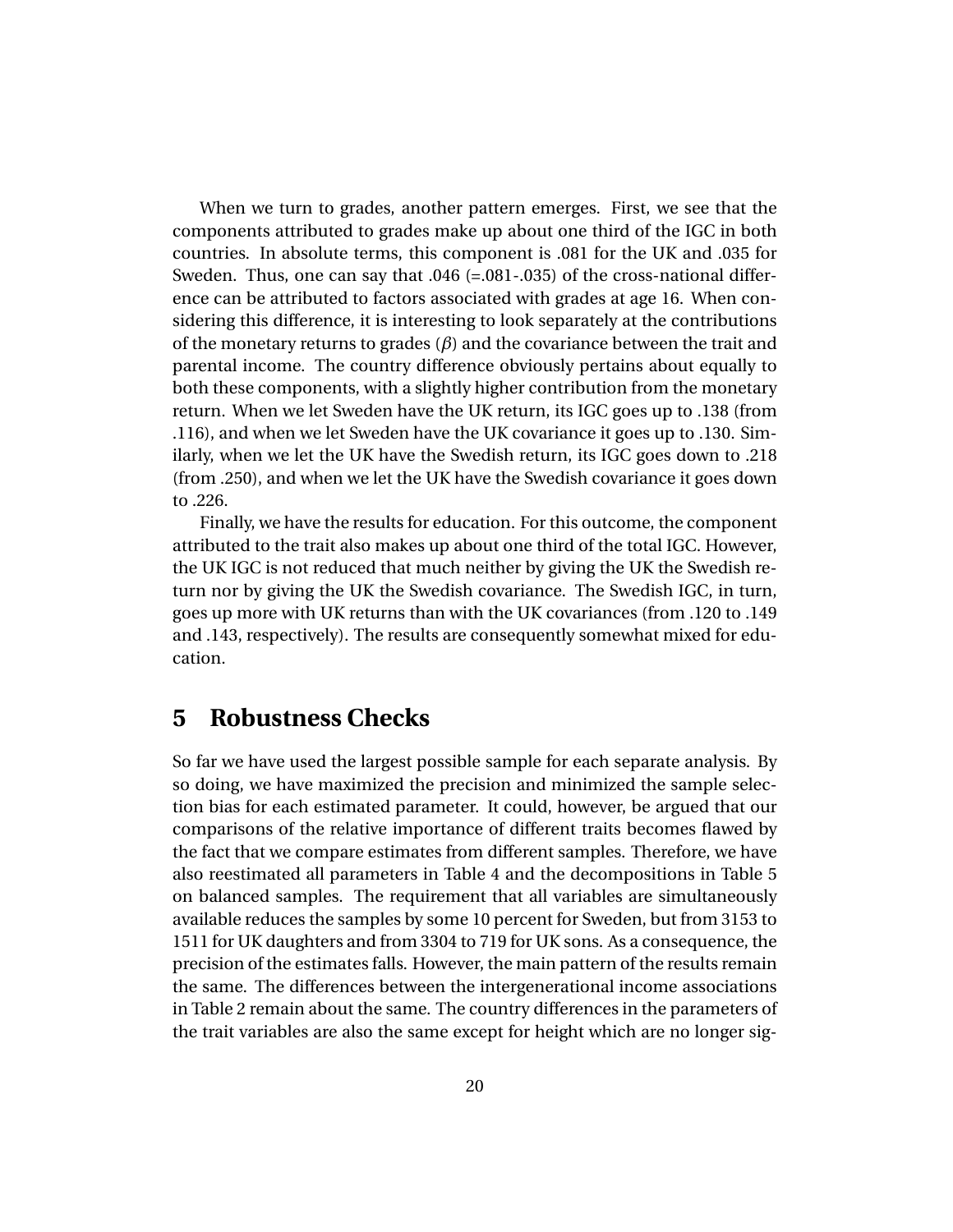nificantly different across the two countries. The decompositions reported in Table 5 also tell the same story with the balanced sample. A full set of estimates based on the balanced sample is available from the authors upon request.

To ensure comparability across countries, we used the Swedish data on parental income in the same way as for the UK, i.e., by dividing the data into intervals of the parental income distribution and using the center values in each interval. We briefly examine the sensitivity of the results to this particular feature of the data by comparing our main results with results from using the actual data (i.e., continuous measures for Sweden). We report descriptive statistics and estimates for this sensitivity analysis in Appendix Table A. 1. The discrepancies are small and do not affect any of our conclusions.

# **6 Conclusions**

We have presented an approach to exploring the mechanisms behind crossnational differences in intergenerational income transmission. We applied this approach on data from Sweden and the UK, but we think that it can serve as a model also for other cross-national comparisons.

We first explored the importance of two variables that have received much attention in recent research by economists, namely birth weight and height during adolescence. Although we found a significant cross-national difference in the association between these traits and parental income, only a trivial magnitude of the intergenerational income correlation (and the country difference in this correlation) could be attributed to these traits. The product of the monetary return in adulthood to these traits and the covariance between these traits and parental income were simply too small to be important for the observed intergenerational mobility parameters. This is not to say that early childhood is not important for intergenerational income mobility, but our results suggest that these variables do not capture enough of important mechanisms.

When we turned to the more conventional human-capital variables, grades and final education, the results were different. Especially for grades at the end of compulsory school, we found that factors associated with this variable could account for about a third of the intergenerational income correlation. Further, a substantial part of the country difference in intergenerational income mobility could be accounted for by such factors. Nonetheless, it was striking that the higher monetary return to grades in the UK labor market compared to the Swedish was the most important factor behind this result.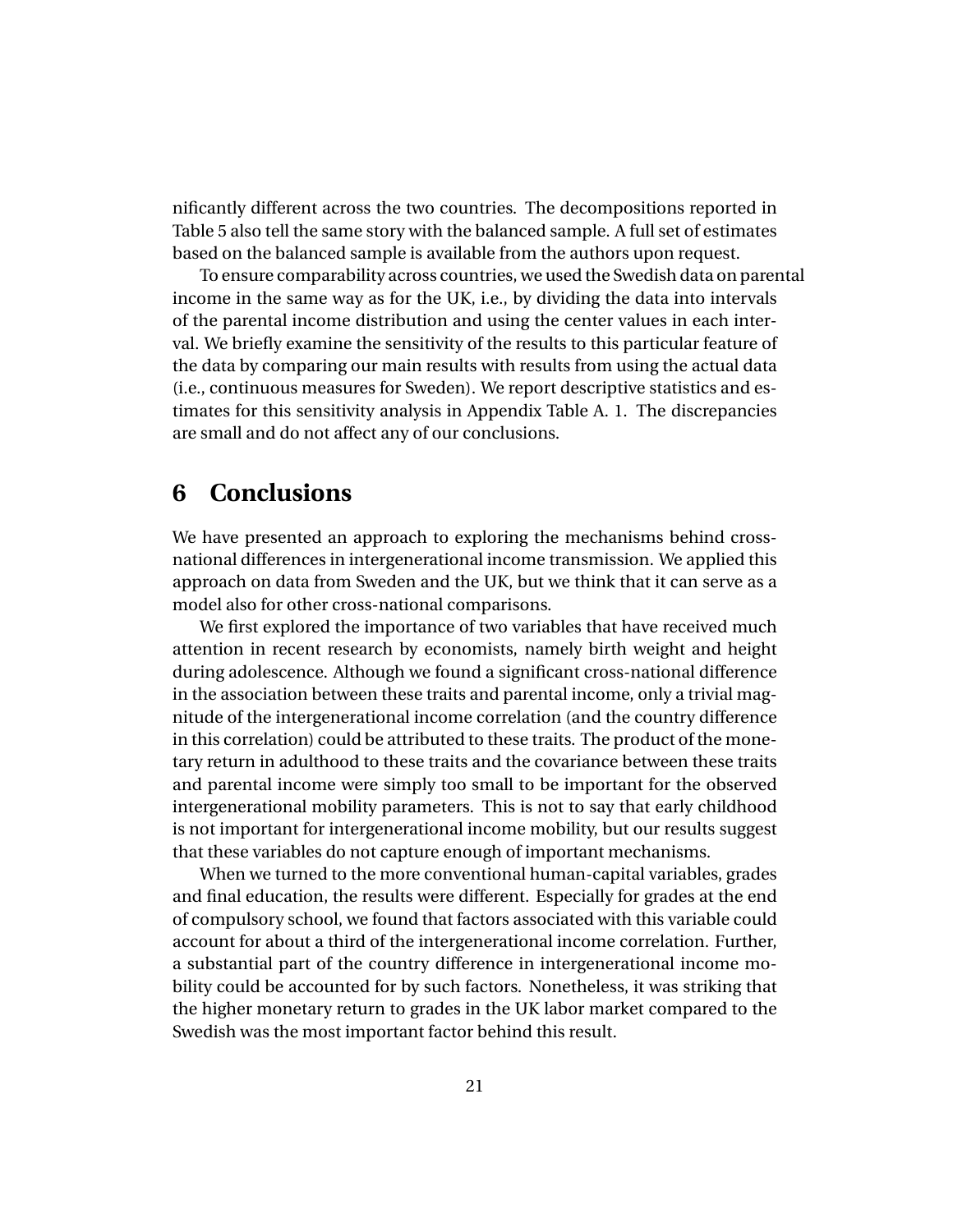Although our results do not prove that differences in early childhood circumstances are not important for cross-national differences in intergenerational income mobility, they suggest that future research should look broadly for possible determinants of these differences. The labor market strikes us as an important arena with lots of mechanisms that can explain these differences.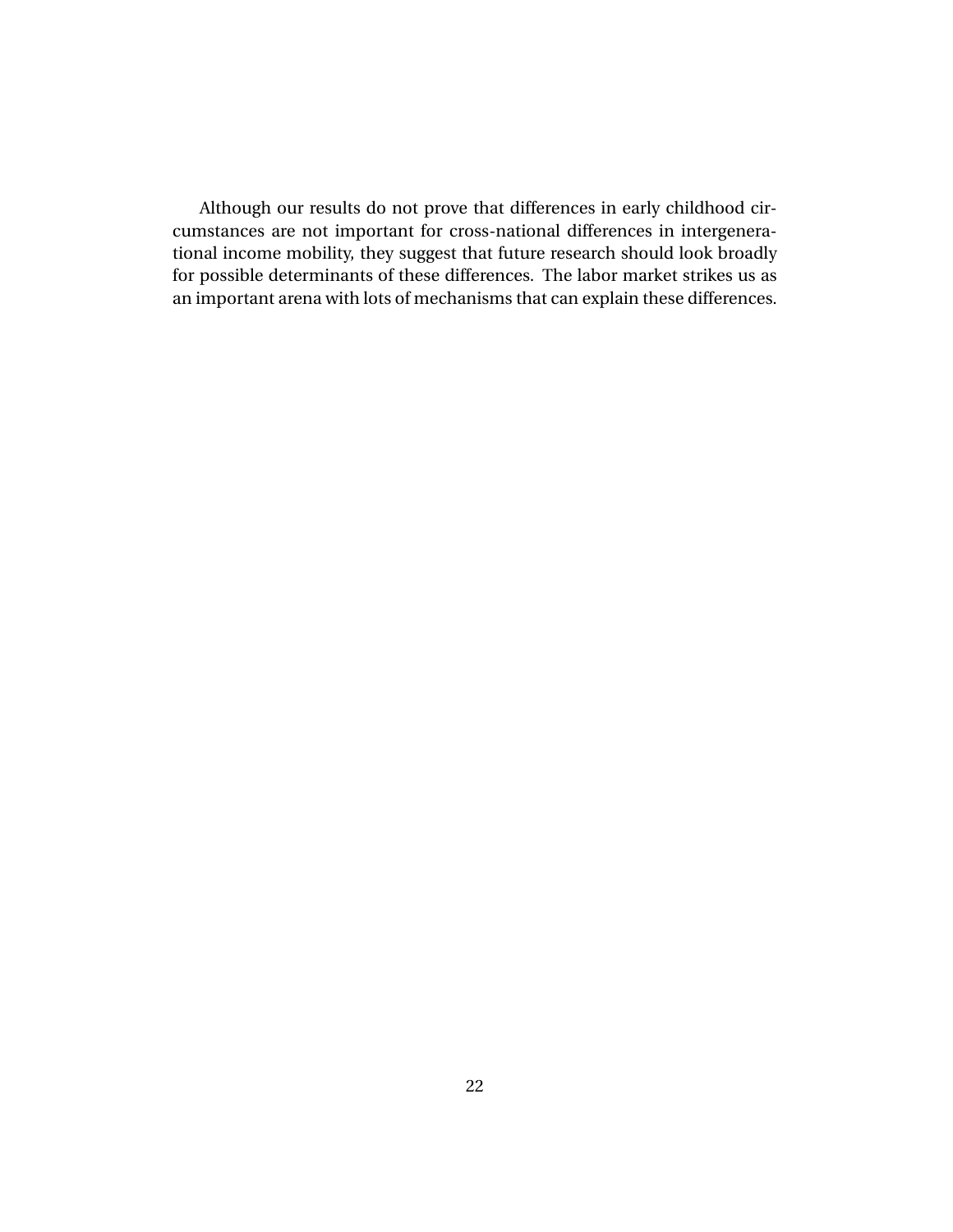## **References**

- BECKER, G. S., AND N. TOMES (1979): "An Equilibrium Theory of the Distribution of Income and Intergenerational Mobility," *The Journal of Political Economy*, 87(6), 1153–1189.
- (1986): "Human Capital and the Rise and Fall of Families," *Journal of Labor Economics*, 4(3), S1–39.
- BÖHLMARK, A., AND M. J. LINDQUIST (2006): "Life-Cycle Variations in the Association between Current and Lifetime Income: Replication and Extension for Sweden," *Journal of Labor Economics*, 24(4), 879–896.
- BJÖRKLUND, A., M. CLARK, P.-A. EDIN, P. FREDRIKSSON, AND A. B. KRUEGER (2005): *The Market comes to Education in Sweden: an Evaluation of Sweden's Surprising School Reforms*. Russell Sage Foundation, New York.
- BJÖRKLUND, A., AND M. JÄNTTI (2009): "Intergenerational income mobility and the role of family background," in *Oxford Handbook of Economic Inequality*, ed. by W. Salverda, B. Nolan, and T. M. Smeeding, chap. 20, pp. 491–521. Oxford University Press, Oxford.
- BJÖRKLUND, A., M. JÄNTTI, AND M. NYBOM (2012): "Parental education gradients over the life cycle," in *From Parents to Children: The Intergenerational Transmission of Advantage*, ed. by J. Ermisch, M. Jäntti, and T. Smeeding, chap. 17, pp. 422–440. Russell Sage Foundation, New York.
- BJÖRKLUND, A., M. LINDAHL, AND K. SUND (2003): "Family background and school performance during a turbulent era of school reforms," *Swedish Economic Policy Review*, 10(2), 111–136.
- BLACK, S. E., P. J. DEVEREUX, AND K. G. SALVANES (2007): "From the Cradle to the Labor Market? The Effect of Birth Weight on Adult Outcomes," *Quarterly Journal of Economics*, 122(1), 409–439.
- BLANDEN, J. (2013): "Cross-country rankings in intergenerational mobility: A comparison of approaches in economics and sociolog," *Journal of Economic Surveys*, Forthcoming.
- BLANDEN, J., A. GOODMAN, P. GREGG, AND S. MACHIN (2004): "Changes in intergenerational mobility in Britain," in *Generational Income Mobility in*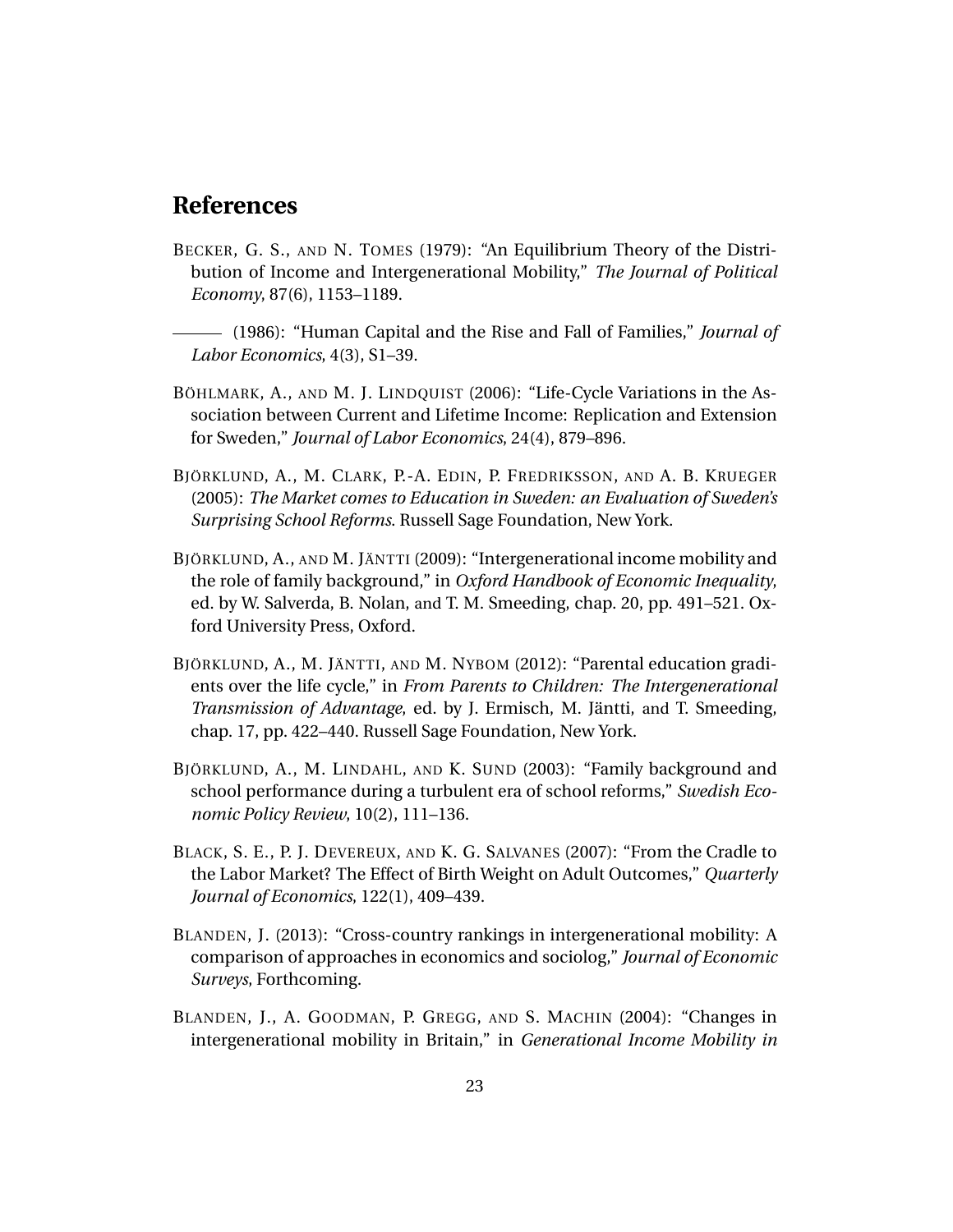*North America and Europe*, ed. by M. Corak, chap. 6, pp. 122–146. Cambridge University Press, Cambridge.

- BORGHANS, L., B. GOLSTEYN, J. HECKMAN, AND J. HUMPHRIES (2011): "Identification Problems in Personality Psychology," *Personality and Individual Differences*, 51(3), 315–320.
- CASE, A., AND C. PAXSON (2008): "Stature and Status: Height, Ability, and Labor Market Outcomes," *Journal of Political Economy*, 116(3), 499–532.
- CORAK, M. (2006): "Do poor children become poor adults? Lessons for public policy from a cross country comparison of generational earnings mobility," Discussion Paper 1993, IZA, Bonn.
- CORAK, M., AND P. PIRAINO (2011): "The Intergenerational Transmission of Employers and Earnings," *Journal of Labor Economics*, 29(1), 37–68.
- CURRIE, J. (2009): "Healthy, Wealthy, and Wise: Socioeconomic Status, Poor Health in Childhood, and Human Capital Development," *Journal of Economic Literature*, 47(1), 87–122.
- ERIKSON, R., J. GOLDTHORPE, M. JACKSON, M. YAISH, AND D. COX (2005): "On class differentials in educational attainment," *Proceedings of the National Academy of Sciences*, 102(27), 9730–33.
- JÄNTTI, M., B. BRATSBERG, K. RØED, O. RAAUM, R. NAYLOR, E. ÖSTERBACKA, A. BJÖRKLUND, AND T. ERIKSSON (2006): "American exceptionalism in a new light: a comparison of intergenerational earnings mobility in the Nordic countries, the United Kingdom and the United States," Discussion Paper 1938, IZA, Bonn.
- LUNDBORG, P., P. NYSTEDT, AND D.-O. ROOTH (2009): "The Height Premium in Earnings: The Role of Physical Capacity and Cognitive and Non-Cognitive Skills," Discussion Paper 4266, IZA, Bonn, http://ftp.iza.org/dp4266.pdf.
- MAZUMDER, B. (2005): "Fortunate Sons: New Estimates of Intergenerational Mobility in the United States Using Social Security Earnings Data," *Review of Economics and Statistics*, LXXXVII(2), 235–255.
- NYBOM, M., AND J. STUHLER (2011): "Heterogeneous Income Profiles and Life-Cycle Bias in Intergenerational Mobility Estimation," Discussion Paper 5697, IZA, Bonn, http://ftp.iza.org/dp5697.pdf.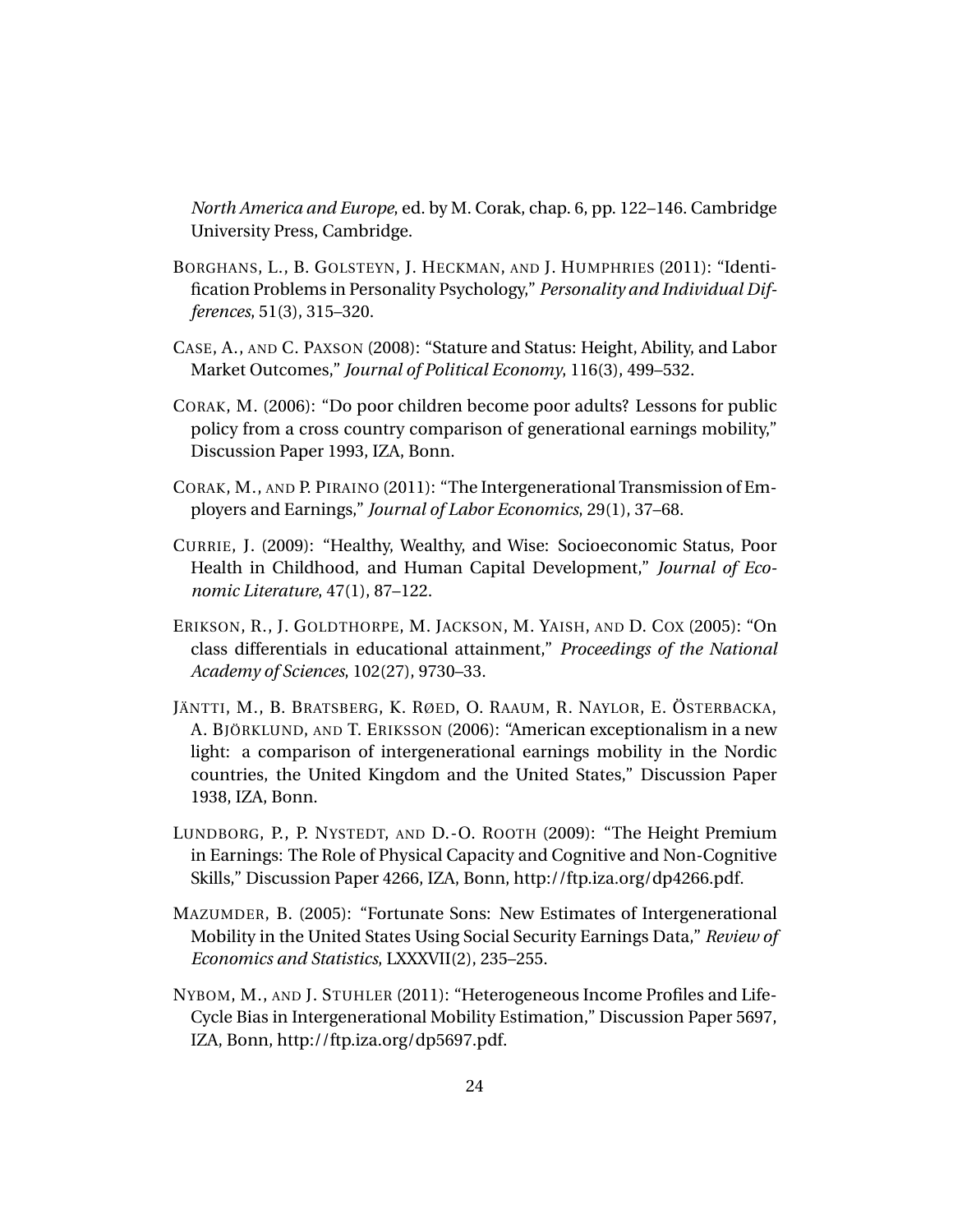- SOLON, G. (2004): "A Model of Intergenerational Mobility Variation over Time and Place," in *Generational Income Mobility in North America and Europe*, ed. by M. Corak, chap. 2, pp. 38–47. Cambridge University Press, Cambridge.
- SOLON, G. M. (2002): "Cross-country Differences in Intergenerational Earnings Mobility," *Journal of Economic Perspectives*, 16(3), 59–66.
- ÖSTERBACKA, E. (2001): "Family background and economic status in Finland," *Scandinavian Journal of Economics*, 103(3), 467–484.